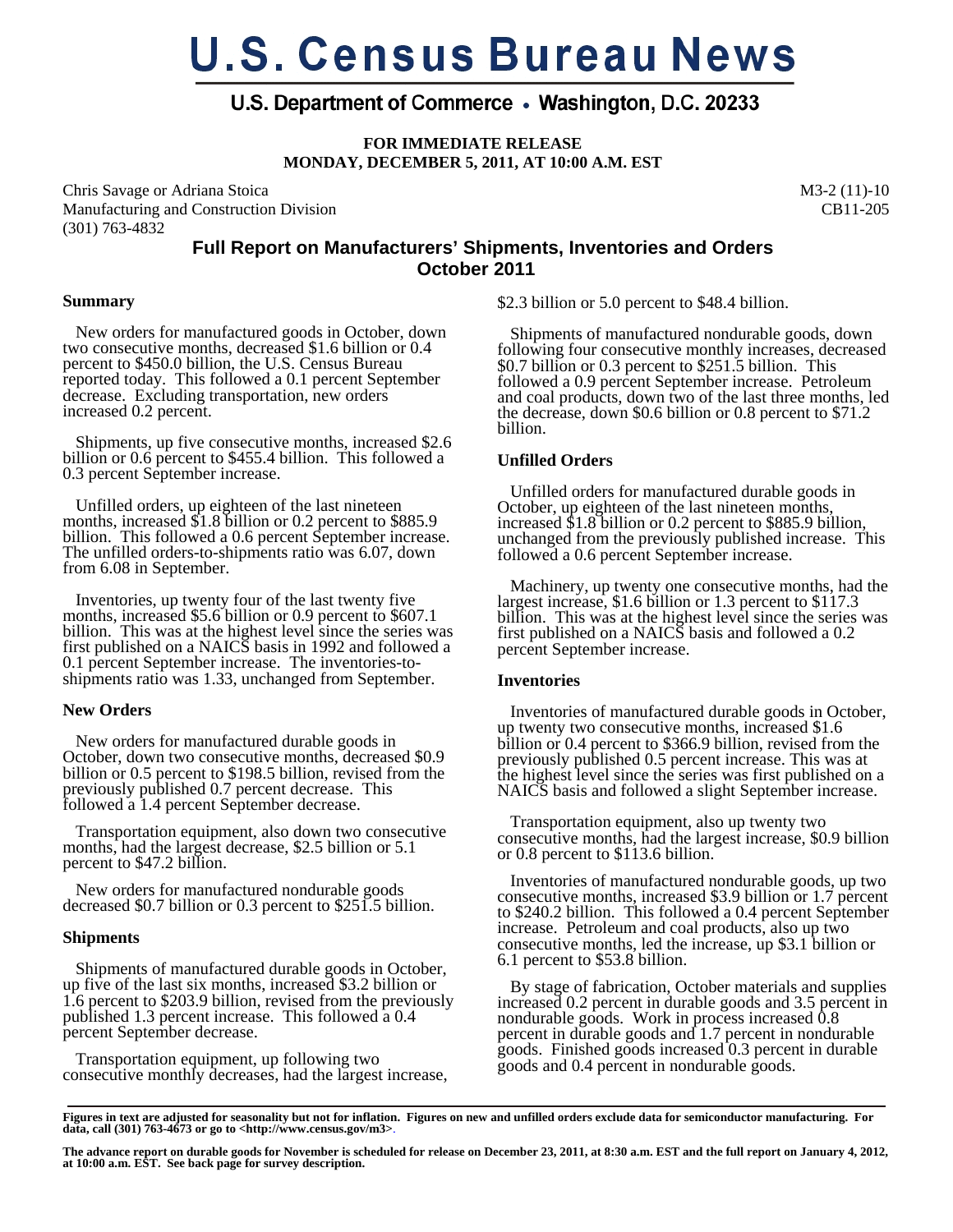#### **Table 1. Value of Manufacturers' Shipments for Industry Groups**<sup>1</sup>

**[Estimates are shown in millions of dollars and are based on data from the Manufacturers' Shipments, Inventories, and Orders Survey.]** 

|                                                                                                       | <b>Seasonally Adjusted</b>               |                                          |                                          |                          |                          | <b>Not Seasonally Adjusted</b> |                                          |                                          |                                          |                                          |                                                  |                                                  |                             |
|-------------------------------------------------------------------------------------------------------|------------------------------------------|------------------------------------------|------------------------------------------|--------------------------|--------------------------|--------------------------------|------------------------------------------|------------------------------------------|------------------------------------------|------------------------------------------|--------------------------------------------------|--------------------------------------------------|-----------------------------|
|                                                                                                       |                                          | Monthly                                  |                                          |                          | Percent Change           |                                |                                          | Monthly                                  |                                          |                                          |                                                  | Year to date                                     |                             |
| Industry                                                                                              | Oct.<br>2011 <sup>p</sup>                | Sept.<br>$2011$ <sup>r</sup>             | Aug.<br>2011                             | Sept. -<br>Oct.          | Aug.<br>Sept.            | July -<br>Aug.                 | Oct.<br>2011 <sup>P</sup>                | Sept.<br>2011 <sup>r</sup>               | Aug.<br>2011                             | Oct.<br>2010                             | 2011 <sup>p</sup>                                | 2010                                             | Percent<br>2011/<br>2010    |
| All manufacturing industries<br>Excluding transportation<br>Excluding defense<br>With unfilled orders | 455,440<br>407,078<br>446.333<br>146,072 | 452,874<br>406,818<br>443,135<br>145,446 | 451,411<br>404,468<br>441,511<br>144,855 | 0.6<br>0.1<br>0.7<br>0.4 | 0.3<br>0.6<br>0.4<br>0.4 | 0.1<br>0.7<br>0.0<br>0.8       | 460,504<br>411,050<br>451,676<br>146,292 | 466,684<br>416,196<br>456,005<br>155,020 | 472,254<br>422,572<br>462,563<br>150,485 | 414,825<br>368,517<br>404,193<br>133,872 | 4,469,424<br>4,003,536<br>4,370,989<br>1,424,278 | 4,001,089<br>3,553,413<br>3,881,794<br>1,318,443 | 11.7<br>12.7<br>12.6<br>8.0 |
| Durable goods industries                                                                              | 203,949                                  | 200,700                                  | 201,505                                  | 1.6                      | $-0.4$                   | 0.1                            | 208,539                                  | 212,699                                  | 210,208                                  | 190,102                                  | 1,980,830                                        | 1,835,553                                        | 7.9                         |
|                                                                                                       | 5,400                                    | 5,314                                    | 5,296                                    | 1.6                      | 0.3                      | $-0.8$                         | 5,639                                    | 5,603                                    | 5,748                                    | 5,498                                    | 53,918                                           | 55,758                                           | $-3.3$                      |
| Nonmetallic mineral products                                                                          | 8,013                                    | 7,934                                    | 7,893                                    | 1.0                      | 0.5                      | 0.8                            | 8,446                                    | 8,529                                    | 8,963                                    | 8,128                                    | 79,943                                           | 77,917                                           | 2.6                         |
|                                                                                                       | 25,352                                   | 24,575                                   | 24,217                                   | 3.2                      | 1.5                      | $-0.6$                         | 25,479                                   | 25,307                                   | 26,038                                   | 18,893                                   | 239,332                                          | 185,100                                          | 29.3                        |
| Iron and steel mills                                                                                  | 11,211                                   | 10,930                                   | 10,927                                   | 2.6                      | 0.0                      | $-2.2$                         | 11,023                                   | 11,169                                   | 11,695                                   | 9,417                                    | 113,646                                          | 95,385                                           | 19.1                        |
| Aluminum and nonferrous metals<br>Ferrous metal foundries                                             | 12,421<br>1,720                          | 11,953<br>1,692                          | 11,616<br>1,674                          | 3.9<br>1.7               | 2.9<br>1.1               | 1.1<br>$-0.5$                  | 12,754<br>1,702                          | 12,311<br>1,827                          | 12,548<br>1,795                          | 8,042<br>1,434                           | 109,027<br>16,659                                | 75,933<br>13.782                                 | 43.6<br>20.9                |
| Fabricated metal products                                                                             | 25,209                                   | 25,310                                   | 25,055                                   | $-0.4$                   | 1.0                      | 0.8                            | 26,059                                   | 26,873                                   | 27,285                                   | 24,447                                   | 251,390                                          | 237,239                                          | 6.0                         |
|                                                                                                       | 30,749                                   | 31,140                                   | 31,461                                   | $-1.3$                   | $-1.0$                   | 5.8                            | 30,292                                   | 32,226                                   | 31,534                                   | 26,064                                   | 293,743                                          | 260,847                                          | 12.6                        |
| Farm machinery                                                                                        | 3,063                                    | 2,719                                    | 3,681                                    | 12.7                     | $-26.1$                  | 23.9                           | 2,948                                    | 2,686                                    | 3,675                                    | 2,088                                    | 27,167                                           | 22,757                                           | 19.4                        |
| Construction machinery<br>Mining, oil field, and                                                      | 4,223                                    | 4,269                                    | 4,297                                    | $-1.1$                   | $-0.7$                   | 4.7                            | 4,492                                    | 4,414                                    | 4,355                                    | 3,420                                    | 38,452                                           | 27,617                                           | 39.2                        |
|                                                                                                       | 1,619                                    | 1,680                                    | 1,816                                    | $-3.6$                   | $-7.5$                   | 2.4                            | 1,616                                    | 1,666                                    | 1,794                                    | 1,501                                    | 16,330                                           | 15,204                                           | 7.4                         |
| Industrial machinery                                                                                  | 3,707                                    | 3,572                                    | 3,393                                    | 3.8                      | 5.3                      | 5.3                            | 3,377                                    | 3,931                                    | 3,002                                    | 2,527                                    | 32,000                                           | 26,645                                           | 20.1                        |
| Photographic equipment                                                                                | 640                                      | 640                                      | 642                                      | 0.0                      | $-0.3$                   | 4.9                            | 647                                      | 701                                      | 687                                      | 682                                      | 6,478                                            | 6,759                                            | $-4.2$                      |
| Ventilation, heating, air-conditioning,                                                               |                                          |                                          |                                          |                          |                          |                                |                                          |                                          |                                          |                                          |                                                  |                                                  |                             |
| and refrigeration equipment<br>Metalworking machinery                                                 | 2,464<br>2,066                           | 2,475<br>1,916                           | 2,588<br>1,952                           | $-0.4$<br>7.8            | $-4.4$<br>$-1.8$         | $-0.8$<br>$-0.7$               | 2,231<br>2,161                           | 2,684<br>2,056                           | 2,804<br>2,085                           | 2,502<br>1,717                           | 26,091<br>19,031                                 | 27,689<br>18,525                                 | $-5.8$<br>2.7               |
| Turbines, generators, and other                                                                       |                                          |                                          |                                          |                          |                          |                                |                                          |                                          |                                          |                                          |                                                  |                                                  |                             |
| power transmission equipment                                                                          | 3,615                                    | 4,619                                    | 3,908                                    | $-21.7$                  | 18.2                     | 9.8                            | 3,719                                    | 4,568                                    | 3,932                                    | 3,346                                    | 37,637                                           | 32,097                                           | 17.3                        |
| Material handling equipment                                                                           | 2,720                                    | 2,625                                    | 2,631                                    | 3.6                      | $-0.2$                   | 4.7                            | 2,670                                    | 2,690                                    | 2,779                                    | 2,211                                    | 25,196                                           | 21,475                                           | 17.3                        |
| Computers and electronic products <sup>2</sup>                                                        | 31,482<br>4,573                          | 30,921                                   | 31,185<br>4,092                          | 1.8<br>7.7               | $-0.8$<br>3.8            | 0.6<br>$-4.7$                  | 33,866<br>5,533                          | 32,918<br>4,402                          | 30,489<br>3,877                          | 32,993<br>4,826                          | 306,547<br>41,828                                | 299.957<br>37,401                                | 2.2<br>11.8                 |
| Computer storage devices                                                                              | 759                                      | 4,248<br>793                             | 768                                      | $-4.3$                   | 3.3                      | 22.3                           | 557                                      | 1,140                                    | 633                                      | 471                                      | 6,728                                            | 5,857                                            | 14.9                        |
| Other peripheral equipment                                                                            | 1,029                                    | 985                                      | 934                                      | 4.5                      | 5.5                      | 3.8                            | 904                                      | 1,275                                    | 849                                      | 753                                      | 8,815                                            | 8,040                                            | 9.6                         |
| Nondefense communications                                                                             |                                          |                                          |                                          |                          |                          |                                |                                          |                                          |                                          |                                          |                                                  |                                                  |                             |
|                                                                                                       | 2,511                                    | 2,572                                    | 2,574                                    | $-2.4$                   | $-0.1$                   | 0.3                            | 2,180                                    | 3,125                                    | 2,433                                    | 2,595                                    | 25,549                                           | 30,656                                           | $-16.7$                     |
| Defense communications equipment<br>Audio and video equipment                                         | 467<br>227                               | 593<br>233                               | 495<br>249                               | $-21.2$<br>$-2.6$        | 19.8<br>$-6.4$           | 6.2<br>$-0.4$                  | 452<br>280                               | 672<br>228                               | 478<br>212                               | 527<br>330                               | 4,992<br>2,271                                   | 5,532<br>2,275                                   | $-9.8$<br>$-0.2$            |
| Electronic components                                                                                 | 3,259                                    | 3,231                                    | 3,338                                    | 0.9                      | $-3.2$                   | 4.0                            | 3,183                                    | 3,475                                    | 3,483                                    | 3,392                                    | 33,007                                           | 34,163                                           | $-3.4$                      |
| Nondefense search and navigation                                                                      |                                          |                                          |                                          |                          |                          |                                |                                          |                                          |                                          |                                          |                                                  |                                                  |                             |
|                                                                                                       | 1,145                                    | 1,123                                    | 1,185                                    | 2.0                      | $-5.2$                   | $-2.9$                         | 1,082                                    | 1,268                                    | 1,234                                    | 1,063                                    | 11,668                                           | 10,689                                           | 9.2                         |
| Defense search and navigation                                                                         | 2,590                                    | 2,768                                    | 2,780                                    | $-6.4$                   | $-0.4$                   | 2.2                            | 2,540                                    | 2,932                                    | 2,806                                    | 2,840                                    | 26,925                                           | 30,001                                           | $-10.3$                     |
| Electromedical, measuring,                                                                            |                                          |                                          |                                          |                          |                          |                                |                                          |                                          |                                          |                                          |                                                  |                                                  |                             |
| and control instruments                                                                               | 7,228                                    | 7,259                                    | 7,359                                    | $-0.4$                   | $-1.4$                   | $-1.1$                         | 6,934                                    | 8,371                                    | 7,077                                    | 7,183                                    | 72,653                                           | 69,794                                           | 4.1                         |
| Electrical equipment, appliances,                                                                     |                                          |                                          |                                          |                          |                          |                                |                                          |                                          |                                          |                                          |                                                  |                                                  |                             |
| Electric lighting equipment                                                                           | 10,180<br>987                            | 10,275<br>998                            | 10,305<br>1,023                          | $-0.9$<br>$-1.1$         | $-0.3$<br>$-2.4$         | 3.9<br>0.3                     | 10,170<br>999                            | 11,089<br>1,053                          | 10,784<br>1,056                          | 9,869<br>1,026                           | 101,260<br>10,000                                | 95,327<br>9,739                                  | 6.2<br>2.7                  |
| Household appliances                                                                                  | 1,543                                    | 1,520                                    | 1,499                                    | 1.5                      | 1.4                      | $-1.6$                         | 1,517                                    | 1,591                                    | 1,552                                    | 1,537                                    | 15,508                                           | 15,796                                           | $-1.8$                      |
| Electrical equipment                                                                                  | 3,797                                    | 3,857                                    | 3,947                                    | $-1.6$                   | $-2.3$                   | 8.2                            | 3,592                                    | 4,296                                    | 4,090                                    | 3,416                                    | 37,429                                           | 34,507                                           | 8.5                         |
|                                                                                                       | 878                                      | 883                                      | 873                                      | $-0.6$                   | 1.1                      | 8.9                            | 1,054                                    | 1,000                                    | 938                                      | 1,020                                    | 8,526                                            | 8,228                                            | 3.6                         |
| Transportation equipment                                                                              | 48,362<br>5,629                          | 46,056<br>5,102                          | 46,943<br>5,033                          | 5.0<br>10.3              | $-1.9$<br>1.4            | $-4.9$<br>$-5.5$               | 49,454<br>6,184                          | 50,488<br>5,549                          | 49,682<br>5,728                          | 46,308<br>5,272                          | 465,888<br>52,365                                | 447,676<br>49,845                                | 4.1<br>5.1                  |
| Light trucks and utility vehicles                                                                     | 8,111                                    | 7,252                                    | 7,681                                    | 11.8                     | $-5.6$                   | $-19.2$                        | 9,089                                    | 8,265                                    | 8,427                                    | 8,238                                    | 79,311                                           | 67,963                                           | 16.7                        |
| Heavy duty trucks                                                                                     | 2,053                                    | 2,018                                    | 2,003                                    | 1.7                      | 0.7                      | 3.4                            | 2,148                                    | 2,214                                    | 2,145                                    | 1,605                                    | 18,447                                           | 15,456                                           | 19.4                        |
| Motor vehicle bodies, parts,                                                                          |                                          |                                          |                                          |                          |                          |                                |                                          |                                          |                                          |                                          |                                                  | 135.452                                          |                             |
| Nondefense aircraft and parts                                                                         | 14,322<br>8,770                          | 13,990<br>8,049                          | 14,153<br>7,804                          | 2.4<br>9.0               | $-1.2$<br>3.1            | $-5.6$<br>3.4                  | 15,104<br>7,681                          | 14,923<br>8,693                          | 15,596<br>7,747                          | 14,474<br>6,031                          | 144,314<br>71,010                                | 64,414                                           | 6.5<br>10.2                 |
| Defense aircraft and parts                                                                            | 3,725                                    | 3,792                                    | 4,053                                    | $-1.8$                   | $-6.4$                   | 6.1                            | 3,600                                    | 4,335                                    | 3,879                                    | 4,400                                    | 40,131                                           | 49,047                                           | $-18.2$                     |
|                                                                                                       | 2,233                                    | 2,322                                    | 2,334                                    | $-3.8$                   | $-0.5$                   | 1.1                            | 2,206                                    | 2,382                                    | 2,283                                    | 2,226                                    | 22.999                                           | 24,022                                           | $-4.3$                      |
| Furniture and related products<br>Miscellaneous durable goods                                         | 5,422<br>13,780                          | 5,499<br>13,676                          | 5,577<br>13,573                          | $-1.4$<br>0.8            | $-1.4$<br>0.8            | 2.9<br>$-0.1$                  | 5,367<br>13,767                          | 5,649<br>14,017                          | 6,008<br>13,677                          | 5,140<br>12,762                          | 55,336<br>133,473                                | 51.638<br>124,094                                | 7.2<br>7.6                  |
|                                                                                                       |                                          |                                          |                                          |                          |                          |                                |                                          |                                          |                                          |                                          |                                                  |                                                  |                             |
| Nondurable goods industries                                                                           | 251,491                                  | 252,174                                  | 249,906                                  | $-0.3$                   | 0.9                      | 0.0                            | 251,965                                  | 253,985                                  | 262,046                                  | 224,723                                  | 2,488,594                                        | 2,165,536                                        | 14.9                        |
|                                                                                                       | 62,766                                   | 62,538                                   | 62,314                                   | 0.4                      | 0.4                      | 1.2                            | 65,503                                   | 64,096                                   | 63,497                                   | 58,922                                   | 608,497                                          | 547,491                                          | 11.1                        |
| Grain and oilseed milling                                                                             | 8,631<br>9,311                           | 8,382<br>9,436                           | 8,434<br>9,498                           | 3.0<br>$-1.3$            | $-0.6$<br>$-0.7$         | 2.0<br>0.1                     | 9,163<br>9,399                           | 8,465<br>9,651                           | 8,892<br>9,790                           | 7,546<br>8,742                           | 82,341<br>91,670                                 | 69,978<br>81,059                                 | 17.7<br>13.1                |
| Meat, poultry, and seafood products                                                                   | 17,547                                   | 17,617                                   | 17,544                                   | $-0.4$                   | 0.4                      | 2.2                            | 17,931                                   | 17,508                                   | 17,883                                   | 16,802                                   | 171,850                                          | 160,361                                          | 7.2                         |
| Beverage and tobacco products                                                                         | 12.186                                   | 12,390                                   | 12,257                                   | $-1.6$                   | 1.1                      | 2.1                            | 12,191                                   | 12,449                                   | 12,911                                   | 11,629                                   | 120,455                                          | 108,967                                          | 10.5                        |
|                                                                                                       | 9,575                                    | 9,689                                    | 9,343                                    | $-1.2$                   | 3.7                      | $-1.3$                         | 9,580                                    | 9,748                                    | 9,997                                    | 9,026                                    | 94,352                                           | 83,069                                           | 13.6                        |
|                                                                                                       | 2,611<br>2,557                           | 2,701<br>2,596                           | 2,914<br>2,587                           | $-3.3$<br>$-1.5$         | $-7.3$<br>0.3            | 15.0<br>$-0.9$                 | 2,611<br>2,618                           | 2,701<br>2,661                           | 2,914<br>2,700                           | 2,603<br>2,546                           | 26,103<br>26,379                                 | 25,898<br>25,007                                 | 0.8<br>5.5                  |
|                                                                                                       | 1,865                                    | 1,865                                    | 1,841                                    | 0.0                      | 1.3                      | 0.8                            | 1,898                                    | 1,865                                    | 1,921                                    | 1,820                                    | 18,712                                           | 18,281                                           | 2.4                         |
|                                                                                                       | 1,436                                    | 1,402                                    | 1,375                                    | 2.4                      | 2.0                      | 6.5                            | 1,644                                    | 1,500                                    | 1,507                                    | 1,402                                    | 13,139                                           | 12,200                                           | 7.7                         |
| Leather and allied products                                                                           | 306                                      | 307                                      | 311                                      | $-0.3$                   | $-1.3$                   | $-2.2$                         | 312                                      | 348                                      | 331                                      | 320                                      | 3,178                                            | 3,141                                            | 1.2                         |
| Pulp, paper, and paperboard mills                                                                     | 14,272<br>6,730                          | 14,215<br>6,724                          | 14,309<br>6,746                          | 0.4<br>0.1               | $-0.7$<br>$-0.3$         | $-0.6$<br>$-0.1$               | 14,410<br>6,802                          | 14,523<br>6,866                          | 15,034<br>7,102                          | 14,727<br>6,798                          | 144,444<br>67,655                                | 143,290<br>66,598                                | 0.8<br>1.6                  |
| Paperboard containers                                                                                 | 4,232                                    | 4,212                                    | 4,209                                    | 0.5                      | 0.1                      | $-2.5$                         | 4,323                                    | 4,284                                    | 4,444                                    | 4,551                                    | 43,444                                           | 42,963                                           | 1.1                         |
|                                                                                                       | 6,894                                    | 6,979                                    | 7,072                                    | $-1.2$                   | $-1.3$                   | 2.6                            | 7,226                                    | 7,381                                    | 7,262                                    | 7,352                                    | 69,606                                           | 69.647                                           | $-0.1$                      |
| Petroleum and coal products                                                                           | 71,228                                   | 71,806                                   | 69,525                                   | $-0.8$                   | 3.3                      | $-1.9$                         | 70,328                                   | 70,924                                   | 75,251                                   | 54,907                                   | 704,941                                          | 518,419                                          | 36.0                        |
| Petroleum refineries                                                                                  | 67,088<br>61,584                         | 67,694<br>61,753                         | 65,139<br>62,092                         | $-0.9$<br>$-0.3$         | 3.9<br>$-0.5$            | $-2.1$<br>0.4                  | 65,807<br>59,335                         | 66,106                                   | 69,783<br>64,141                         | 51,304                                   | 663,012<br>616,820                               | 485,248<br>565,806                               | 36.6<br>9.0                 |
| Pesticides, fertilizers, and other                                                                    |                                          |                                          |                                          |                          |                          |                                |                                          | 61,491                                   |                                          | 55,764                                   |                                                  |                                                  |                             |
| agricultural chemicals                                                                                | 5,699                                    | 5,536                                    | 5,440                                    | 2.9                      | 1.8                      | 2.7                            | 4,063                                    | 4,639                                    | 4,855                                    | 3,254                                    | 53,284                                           | 41,793                                           | 27.5                        |
| Pharmaceuticals and medicines                                                                         | 15,011                                   | 15,304                                   | 15,368                                   | $-1.9$                   | $-0.4$                   | 1.3                            | 15,230                                   | 15,425                                   | 15,923                                   | 15,986                                   | 154,011                                          | 157,203                                          | $-2.0$                      |
| Paints, coatings, and adhesives<br>Plastics and rubber products                                       | 2,617<br>16,397                          | 2,576<br>16,323                          | 2,519<br>16,223                          | 1.6<br>0.5               | 2.3<br>0.6               | 1.5<br>0.1                     | 2,649<br>16,500                          | 2,712<br>16,747                          | 2,790<br>17,491                          | 2,444<br>15,334                          | 25,807<br>162,423                                | 25,667<br>153,287                                | 0.5<br>6.0                  |
|                                                                                                       |                                          |                                          |                                          |                          |                          |                                |                                          |                                          |                                          |                                          |                                                  |                                                  |                             |

<sup>p</sup> Preliminary  $\mathbf r$  Revised data due to late receipts and concurrent seasonal adjustment.

<sup>1</sup> Estimates of shipments and new orders are for the duration of the period, while estimates of unfilled orders and total inventories are for the end of the period. Not seasonally adjusted **estimates of shipments and new orders include adjusted data for non-calendar reporters. Seasonally adjusted estimates include concurrent adjustments for holiday and trading-day differences, where appropriate, as well as seasonal variation, based on the results of the latest annual review of the model parameters. Estimates are not adjusted for price changes.**

**See note at end of Table 2 relating to survey error and revision.**

<sup>2</sup> Estimates and percent changes of shipments for the semiconductor industry are no longer shown separately, but are included in computers and electronic products, and all other applicable  **aggregate totals.**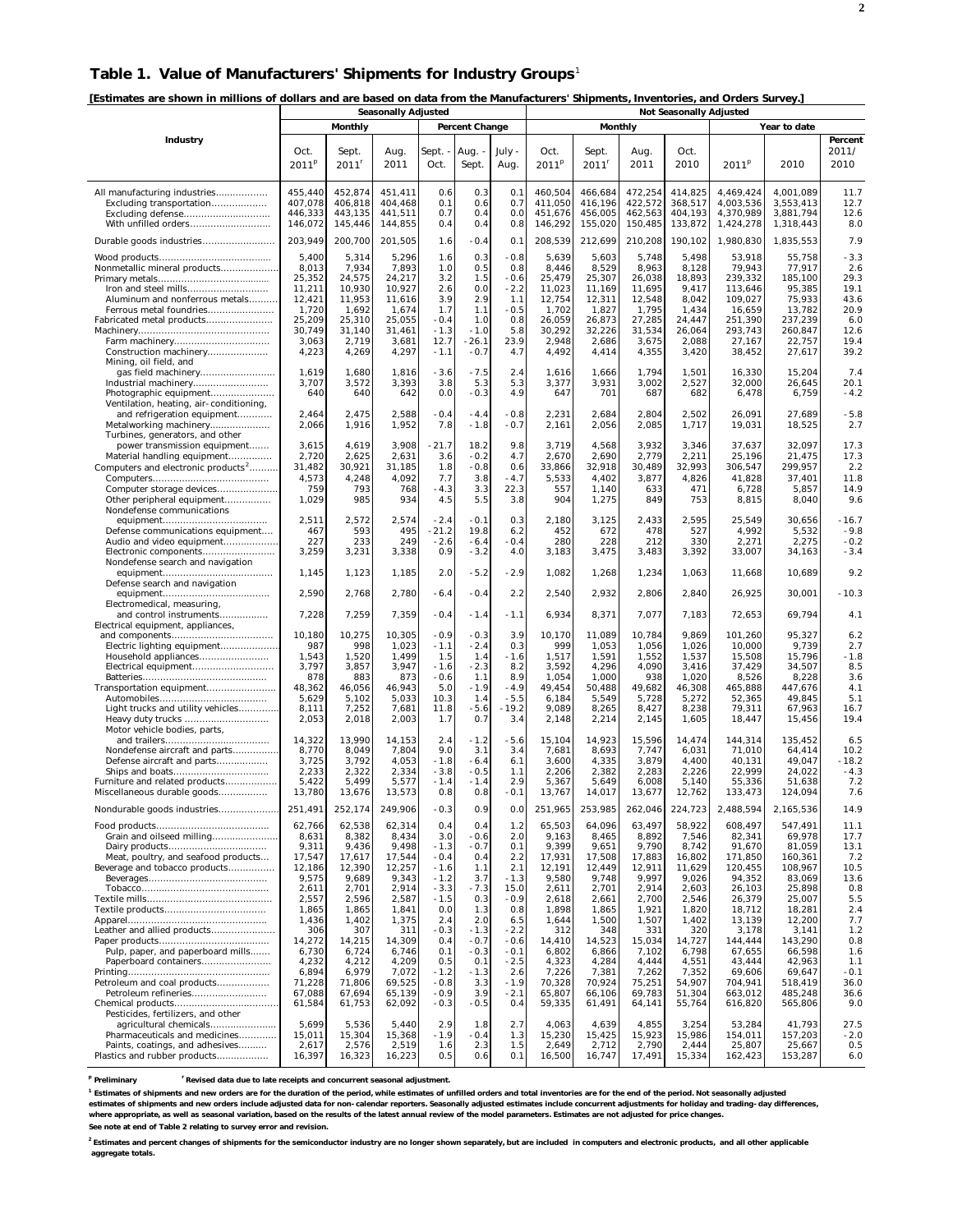| [Estimates are shown in millions of dollars and are based on data from the Manufacturers' Shipments, Inventories, and Orders Survey.] |  |  |
|---------------------------------------------------------------------------------------------------------------------------------------|--|--|
|                                                                                                                                       |  |  |

|                                                                                                                                                                                                                 | <b>Seasonally Adjusted</b>                                       |                                                                  |                                                                  |                                                    |                                                      |                                                            | <b>Not Seasonally Adjusted</b>                                   |                                                                  |                                                                  |                                                                |                                                                         |                                                                       |                                                     |
|-----------------------------------------------------------------------------------------------------------------------------------------------------------------------------------------------------------------|------------------------------------------------------------------|------------------------------------------------------------------|------------------------------------------------------------------|----------------------------------------------------|------------------------------------------------------|------------------------------------------------------------|------------------------------------------------------------------|------------------------------------------------------------------|------------------------------------------------------------------|----------------------------------------------------------------|-------------------------------------------------------------------------|-----------------------------------------------------------------------|-----------------------------------------------------|
|                                                                                                                                                                                                                 |                                                                  | Monthly                                                          |                                                                  |                                                    | Percent Change                                       |                                                            |                                                                  | Monthly                                                          |                                                                  |                                                                |                                                                         | Year to date                                                          |                                                     |
| Industry                                                                                                                                                                                                        | Oct.<br>2011 <sup>p</sup>                                        | Sept.<br>2011 <sup>r</sup>                                       | Aug.<br>2011                                                     | Sept. -<br>Oct.                                    | Aug. -<br>Sept.                                      | July -<br>Aug.                                             | Oct.<br>2011 <sup>p</sup>                                        | Sept.<br>2011 <sup>r</sup>                                       | Aug.<br>2011                                                     | Oct.<br>2010                                                   | 2011 <sup>p</sup>                                                       | 2010                                                                  | Percent<br>2011/<br>2010                            |
| All manufacturing industries <sup>2</sup><br>Excluding transportation <sup>2</sup><br>Excluding defense <sup>2</sup>                                                                                            | 450,031<br>402,850<br>441,223<br>147,874                         | 451,636<br>401,940<br>440,931<br>150,847                         | 452,121<br>398,424<br>441,626<br>152,469                         | $-0.4$<br>0.2<br>0.1<br>$-2.0$                     | $-0.1$<br>0.9<br>$-0.2$<br>$-1.1$                    | 0.1<br>$-0.1$<br>0.0<br>0.8                                | 448,326<br>402,920<br>441,362<br>143,752                         | 464,693<br>411,431<br>453,367<br>158,522                         | 469,793<br>413,708<br>460,836<br>154,912                         | 407,224<br>358,842<br>399,076<br>134,774                       | 4,447,313<br>3,966,746<br>4,344,654<br>1,469,914                        | 3,958,708<br>3,517,365<br>3,843,742<br>1,337,328                      | 12.3<br>12.8<br>13.0<br>9.9                         |
| Durable goods industries <sup>2</sup>                                                                                                                                                                           | 198,540                                                          | 199,462                                                          | 202,215                                                          | $-0.5$                                             | $-1.4$                                               | 0.1                                                        | 196,361                                                          | 210,708                                                          | 207,747                                                          | 182,501                                                        | 1,958,719                                                               | 1,793,172                                                             | 9.2                                                 |
| Iron and steel mills<br>Aluminum and nonferrous metals<br>Ferrous metal foundries<br>Fabricated metal products<br>Construction machinery                                                                        | 25,629<br>11,227<br>12,637<br>1,765<br>25,712<br>32.302<br>4,771 | 24,889<br>11,202<br>12,015<br>1,672<br>25,818<br>31.398<br>4,621 | 24,432<br>10,890<br>11,760<br>1,782<br>25,477<br>32.007<br>3,795 | 3.0<br>0.2<br>5.2<br>5.6<br>$-0.4$<br>2.9<br>3.2   | 1.9<br>2.9<br>2.2<br>$-6.2$<br>1.3<br>$-1.9$<br>21.8 | 0.0<br>$-1.9$<br>1.3<br>3.4<br>$-0.7$<br>$-1.9$<br>$-17.0$ | 24,765<br>10,165<br>12,865<br>1,735<br>25,879<br>32.071<br>4.999 | 25.096<br>11,095<br>12,252<br>1,749<br>27,046<br>31.753<br>4,708 | 26.004<br>11,520<br>12,589<br>1,895<br>27,176<br>31.685<br>3,672 | 17.820<br>8,237<br>8,064<br>1,519<br>23,097<br>28.334<br>3,535 | 238,549<br>110,861<br>110,491<br>17,197<br>257,025<br>316.156<br>40,819 | 189,202<br>98,371<br>76,724<br>14,107<br>238,109<br>275.364<br>28,604 | 26.1<br>12.7<br>44.0<br>21.9<br>7.9<br>14.8<br>42.7 |
| Mining, oil field, and<br>Industrial machinery<br>Photographic equipment<br>Ventilation, heating, air-conditioning,<br>and refrigeration equipment<br>Metalworking machinery<br>Turbines, generators, and other | 1.455<br>3,020<br>622<br>2,616<br>2,179                          | 1.934<br>3,214<br>630<br>1,728<br>2,015                          | 1.546<br>3,468<br>644<br>2,155<br>2,001                          | $-24.8$<br>$-6.0$<br>$-1.3$<br>51.4<br>8.1         | 25.1<br>$-7.3$<br>$-2.2$<br>$-19.8$<br>0.7           | $-42.3$<br>25.2<br>2.5<br>$-26.4$<br>$-4.2$                | 1.545<br>3,051<br>604<br>2,312<br>2,286                          | 1,712<br>3,326<br>751<br>1,571<br>2,126                          | 1.653<br>2,791<br>671<br>2,405<br>2,117                          | 1.380<br>3,936<br>679<br>2,873<br>1,713                        | 20.635<br>32,009<br>6,608<br>28,855<br>20,389                           | 17.124<br>29,535<br>6,708<br>30,851<br>18,392                         | 20.5<br>8.4<br>$-1.5$<br>$-6.5$<br>10.9             |
| power transmission equipment<br>Material handling equipment<br>Computers and electronic products <sup>2</sup><br>Nondefense communications                                                                      | 5,241<br>2,689<br>24,797<br>4,543                                | 5,295<br>2,690<br>24,602<br>4,367                                | 4,755<br>2,844<br>24,075<br>4,071                                | $-1.0$<br>0.0<br>0.8<br>4.0                        | 11.4<br>$-5.4$<br>2.2<br>7.3                         | 1.4<br>8.8<br>1.4<br>2.5                                   | 5,250<br>2,474<br>24,527<br>5,503                                | 5,158<br>2,986<br>28,711<br>4,521                                | 4,678<br>2,891<br>22,541<br>3,856                                | 3,714<br>2,101<br>23,167<br>4,728                              | 44,895<br>26,091<br>238,783<br>41,561                                   | 34,272<br>22,329<br>239,293<br>37,342                                 | 31.0<br>16.8<br>$-0.2$<br>11.3                      |
| Defense communications equipment<br>Electronic components<br>Nondefense search and navigation                                                                                                                   | 2.829<br>396<br>3,350<br>1,147                                   | 2.701<br>400<br>3,342<br>1,318                                   | 2,433<br>496<br>3,295<br>1,223                                   | 4.7<br>$-1.0$<br>0.2<br>$-13.0$                    | 11.0<br>$-19.4$<br>1.4<br>7.8                        | 7.4<br>5.5<br>1.6<br>5.7                                   | 2.789<br>305<br>3,216<br>1,068                                   | 3,436<br>603<br>3,540<br>1,503                                   | 2.493<br>370<br>3.540<br>1,194                                   | 2,538<br>417<br>3,357<br>993                                   | 25,278<br>4.274<br>33,299<br>12,154                                     | 30,302<br>5.629<br>35,000<br>10.360                                   | $-16.6$<br>$-24.1$<br>$-4.9$<br>17.3                |
| Defense search and navigation<br>Electromedical, measuring,<br>and control instruments                                                                                                                          | 2,677<br>7,357                                                   | 2,664<br>7,322                                                   | 2,770<br>7,329                                                   | 0.5<br>0.5                                         | $-3.8$<br>$-0.1$                                     | $-0.4$<br>$-4.4$                                           | 2,407<br>6,915                                                   | 2,976<br>8,952                                                   | 2,354<br>6,521                                                   | 2,016<br>7,054                                                 | 26,157<br>73,882                                                        | 29,738<br>70,467                                                      | $-12.0$<br>4.8                                      |
| Electrical equipment, appliances,<br>Electric lighting equipment<br>Household appliances<br>Electrical equipment<br>Transportation equipment                                                                    | 10,126<br>1,009<br>1,543<br>3,881<br>47,181                      | 10,694<br>1,009<br>1,520<br>3,760<br>49,696                      | 10,550<br>993<br>1,517<br>3,895<br>53,697                        | $-5.3$<br>0.0<br>1.5<br>3.2<br>$-5.1$              | 1.4<br>1.6<br>0.2<br>$-3.5$<br>$-7.5$                | 3.8<br>$-2.6$<br>1.7<br>2.0<br>0.8                         | 10,131<br>994<br>1,510<br>3,747<br>45,406                        | 11,152<br>1,048<br>1,602<br>3,921<br>53,262                      | 10,674<br>1,021<br>1,534<br>3,910<br>56,085                      | 9,924<br>976<br>1,522<br>3,536<br>48,382                       | 104,387<br>10,077<br>15,589<br>38,937<br>480,567                        | 99.157<br>9,847<br>15,835<br>36,292<br>441,343                        | 5.3<br>2.3<br>$-1.6$<br>7.3<br>8.9                  |
| Motor vehicle bodies, parts,<br>Nondefense aircraft and parts<br>Defense aircraft and parts<br>Furniture and related products<br>Nondurable goods industries                                                    | 14.343<br>8,428<br>3.749<br>1,870<br>5,491<br>251.491            | 14.014<br>10,127<br>3,331<br>3,025<br>5,446<br>252,174           | 14.314<br>13.814<br>5,086<br>1,829<br>5,270<br>249.906           | 2.3<br>$-16.8$<br>12.5<br>$-38.2$<br>0.8<br>$-0.3$ | $-2.1$<br>$-26.7$<br>$-34.5$<br>65.4<br>3.3<br>0.9   | $-5.4$<br>26.2<br>24.3<br>$-6.1$<br>$-3.1$<br>0.0          | 15,311<br>5.394<br>3,273<br>1,399<br>5,621<br>251.965            | 15,003<br>10,456<br>3,535<br>2,739<br>5,544<br>253.985           | 15,400<br>14,558<br>4,416<br>1,392<br>5,249<br>262,046           | 14.767<br>10.285<br>4,061<br>1,503<br>5,347<br>224.723         | 144.156<br>85.405<br>41.906<br>23,808<br>55,956<br>2.488.594            | 134.523<br>70.656<br>48,888<br>18,174<br>52,448<br>2.165.536          | 7.2<br>20.9<br>$-14.3$<br>31.0<br>6.7<br>14.9       |

<sup>p</sup> Preliminary <sup>r</sup> Revised data due to late receipts and concurrent seasonal adjustment.

<sup>1</sup> Estimates of shipments and new orders are for the duration of the period, while estimates of unfilled orders and total inventories are for the end of the period. Not seasonally  **adjusted estimates of shipments and new orders include adjusted data for non-calendar reporters. Seasonally adjusted estimates include concurrent adjustments for holiday and trading-day differences, where appropriate, as well as seasonal variation, based on the results of the latest annual review of the model parameters. Estimates are not adjusted for price changes.**

**2 Data on new orders are not available for the semiconductor industry. Estimates and percent changes for new orders exclude semiconductor industry data.**

**Note: Estimates of manufacturers' shipments, inventories and orders are subject to survey error and revision. One major component of survey error is nonsampling error, which includes errors of coverage, response, and nonreporting. Since the survey panel is not a probability sample, estimates of sampling error cannot be calculated. For further details on survey design, methodology, and data limitations see <http://www.census.gov/manufacturing/m3/>.**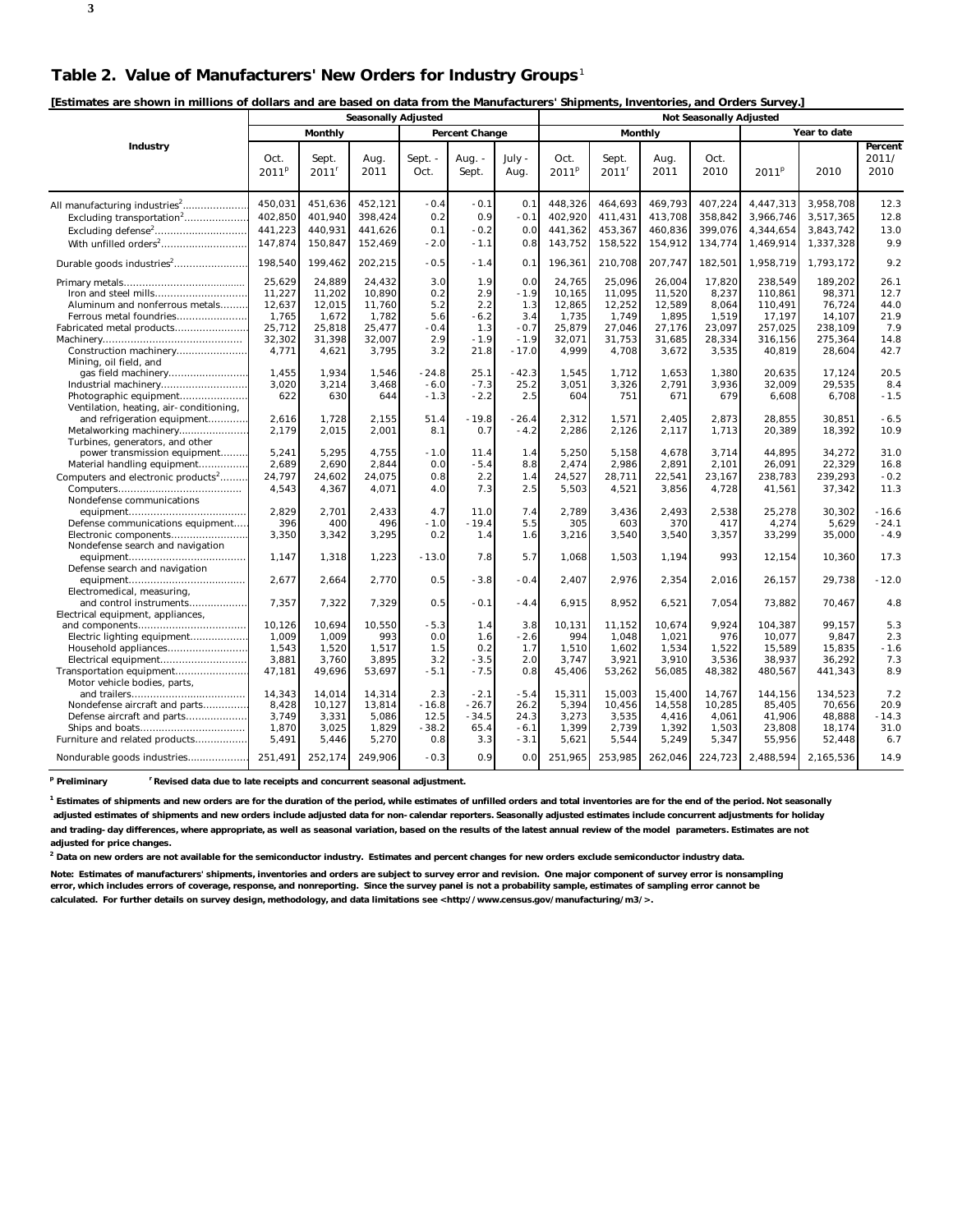## **Table 3. Value of Manufacturers' Unfilled Orders for Industry Groups**<sup>1</sup>

| [Estimates are shown in millions of dollars and are based on data from the Manufacturers' Shipments, Inventories, and Orders Survey.] |  |
|---------------------------------------------------------------------------------------------------------------------------------------|--|
|---------------------------------------------------------------------------------------------------------------------------------------|--|

|                                                                                                                                          | <b>Seasonally Adjusted</b>                                         |                                                                    |                                                                   |                                               |                                                  |                                                     |                                                                    |                                                                   |                                                                   |                                                                 |                                                    |
|------------------------------------------------------------------------------------------------------------------------------------------|--------------------------------------------------------------------|--------------------------------------------------------------------|-------------------------------------------------------------------|-----------------------------------------------|--------------------------------------------------|-----------------------------------------------------|--------------------------------------------------------------------|-------------------------------------------------------------------|-------------------------------------------------------------------|-----------------------------------------------------------------|----------------------------------------------------|
|                                                                                                                                          |                                                                    | Monthly                                                            |                                                                   |                                               | Percent Change                                   |                                                     |                                                                    | Monthly                                                           |                                                                   |                                                                 | Percent                                            |
| Industry                                                                                                                                 | Oct.<br>2011 <sup>p</sup>                                          | Sept.<br>$2011^r$                                                  | Aug.<br>2011                                                      | Sept. -<br>Oct.                               | Aug. -<br>Sept.                                  | July -<br>Aug.                                      | Oct.<br>2011 <sup>p</sup>                                          | Sept.<br>$2011$ <sup>r</sup>                                      | Aug.<br>2011                                                      | Oct.<br>2010                                                    | Change<br>Oct.<br>11/10                            |
| All manufacturing industries <sup>2</sup><br>Excluding transportation <sup>2</sup>                                                       | 885,934<br>375,168<br>714,441                                      | 884,132<br>372,185<br>712,340                                      | 878,731<br>370,424<br>707,905                                     | 0.2<br>0.8<br>0.3                             | 0.6<br>0.5<br>0.6                                | 0.9<br>0.2<br>1.0                                   | 875,094<br>371,155<br>707,466                                      | 877,634<br>369,647<br>708,142                                     | 874,132<br>368,919<br>705,287                                     | 817,558<br>329,977<br>657,924                                   | 7.0<br>12.5<br>7.5                                 |
| Durable goods industries <sup>2</sup>                                                                                                    | 885,934                                                            | 884,132                                                            | 878,731                                                           | 0.2                                           | 0.6                                              | 0.9                                                 | 875,094                                                            | 877,634                                                           | 874,132                                                           | 817,558                                                         | 7.0                                                |
| Iron and steel mills<br>Aluminum and nonferrous metals<br>Ferrous metal foundries<br>Fabricated metal products<br>Construction machinery | 32.406<br>17,818<br>11.081<br>3,507<br>65,811<br>117,320<br>10,672 | 32.129<br>17,802<br>10,865<br>3,462<br>65,308<br>115,767<br>10,124 | 31.815<br>17,530<br>10.803<br>3,482<br>64,800<br>115,509<br>9,772 | 0.9<br>0.1<br>2.0<br>1.3<br>0.8<br>1.3<br>5.4 | 1.0<br>1.6<br>0.6<br>$-0.6$<br>0.8<br>0.2<br>3.6 | 0.7<br>$-0.2$<br>1.4<br>3.2<br>0.7<br>0.5<br>$-4.9$ | 30.878<br>16,737<br>10.724<br>3,417<br>64.923<br>116,691<br>10,315 | 31.592<br>17,595<br>10,613<br>3,384<br>65.103<br>114,912<br>9,808 | 31.803<br>17,669<br>10,672<br>3,462<br>64.930<br>115,385<br>9,514 | 27,803<br>16,335<br>8.649<br>2,819<br>59.525<br>90.799<br>7,076 | 11.1<br>2.5<br>24.0<br>21.2<br>9.1<br>28.5<br>45.8 |
| Mining, oil field, and<br>Photographic equipment<br>Ventilation, heating, air-conditioning,<br>and refrigeration equipment               | 12,965<br>13,919<br>1,977<br>19,917                                | 13,129<br>14,606<br>1,995<br>19,765                                | 12,875<br>14,964<br>2,005<br>20,512                               | $-1.2$<br>$-4.7$<br>$-0.9$<br>0.8             | 2.0<br>$-2.4$<br>$-0.5$<br>$-3.6$                | $-2.1$<br>0.5<br>0.1<br>$-2.1$                      | 12,991<br>13,897<br>2,009<br>19,844                                | 13,062<br>14,223<br>2,052<br>19,763                               | 13,016<br>14,828<br>2,002<br>20,876                               | 8,539<br>13,685<br>2,170<br>16,760                              | 52.1<br>1.5<br>$-7.4$<br>18.4                      |
| Metalworking machinery<br>Turbines, generators, and other<br>power transmission equipment<br>Material handling equipment                 | 5,679<br>22,209<br>8,571                                           | 5,566<br>20,583<br>8,602                                           | 5,467<br>19,907<br>8,537                                          | 2.0<br>7.9<br>$-0.4$                          | 1.8<br>3.4<br>0.8                                | 0.9<br>4.4<br>2.6                                   | 5,626<br>21,943<br>8,458                                           | 5,501<br>20.412<br>8,654                                          | 5,431<br>19.822<br>8,358                                          | 3,982<br>12,930<br>7,235                                        | 41.3<br>69.7<br>16.9                               |
| Computers and electronic products <sup>2</sup><br>Nondefense communications                                                              | 124,601<br>3,387<br>22,675                                         | 124,075<br>3,417<br>22,357                                         | 123,755<br>3,298<br>22,228                                        | 0.4<br>$-0.9$<br>1.4                          | 0.3<br>3.6<br>0.6                                | $-0.2$<br>$-0.6$<br>$-0.6$                          | 123,854<br>3,387<br>22,973                                         | 123,555<br>3,417<br>22,364                                        | 122,269<br>3,298<br>22,053                                        | 121,243<br>3,485<br>23,056                                      | 2.2<br>$-2.8$<br>$-0.4$                            |
| Defense communications equipment<br>Electronic components<br>Nondefense search and navigation                                            | 5,737<br>11,705                                                    | 5,808<br>11,614                                                    | 6.001<br>11,503                                                   | $-1.2$<br>0.8                                 | $-3.2$<br>1.0                                    | 0.0<br>$-0.4$                                       | 5,629<br>11,723                                                    | 5.776<br>11,690                                                   | 5,845<br>11,625                                                   | 6,258<br>11,431                                                 | $-10.1$<br>2.6                                     |
| Defense search and navigation<br>Electromedical, measuring,                                                                              | 9,028<br>43.999                                                    | 9.026<br>43,912                                                    | 8,831<br>44,016                                                   | 0.0<br>0.2                                    | 2.2<br>$-0.2$                                    | 0.4<br>0.0                                          | 9.011<br>43,262                                                    | 9,025<br>43,395                                                   | 8,790<br>43,351                                                   | 8,665<br>42,254                                                 | 4.0<br>2.4                                         |
| and control instruments<br>Electrical equipment, appliances,                                                                             | 28,070                                                             | 27,941                                                             | 27,878                                                            | 0.5                                           | 0.2                                              | $-0.1$                                              | 27,869                                                             | 27,888                                                            | 27,307                                                            | 26,094                                                          | 6.8                                                |
| Electric lighting equipment<br>Household appliances<br>Electrical equipment<br>Transportation equipment<br>Motor vehicle bodies, parts,  | 26,650<br>1,089<br>823<br>14,608<br>510,766                        | 26,704<br>1,067<br>823<br>14,524<br>511,947                        | 26,285<br>1,056<br>823<br>14,621<br>508,307                       | $-0.2$<br>2.1<br>0.0<br>0.6<br>$-0.2$         | 1.6<br>1.0<br>0.0<br>$-0.7$<br>0.7               | 0.9<br>$-2.8$<br>2.2<br>$-0.4$<br>1.3               | 26,379<br>1.094<br>785<br>14,545<br>503,939                        | 26,418<br>1,099<br>792<br>14,390<br>507,987                       | 26,355<br>1,104<br>781<br>14.765<br>505,213                       | 22,461<br>1.074<br>583<br>12,499<br>487,581                     | 17.4<br>1.9<br>34.6<br>16.4<br>3.4                 |
| Nondefense aircraft and parts<br>Defense aircraft and parts<br>Furniture and related products                                            | 13,931<br>355,396<br>55,223<br>18,841<br>6,800                     | 13,910<br>355,738<br>55,199<br>19,204<br>6,731                     | 13,886<br>353,660<br>55,660<br>18,501<br>6,784                    | 0.2<br>$-0.1$<br>0.0<br>$-1.9$<br>1.0         | 0.2<br>0.6<br>$-0.8$<br>3.8<br>$-0.8$            | 1.2<br>1.7<br>1.9<br>$-2.7$<br>$-4.3$               | 13,638<br>351,811<br>53,880<br>17,745<br>6,850                     | 13,431<br>354,098<br>54,207<br>18,552<br>6,596                    | 13,351<br>352,335<br>55,007<br>18,195<br>6,701                    | 12,971<br>337,321<br>50,912<br>17,083<br>6,573                  | 5.1<br>4.3<br>5.8<br>3.9<br>4.2                    |

<sup>p</sup> Preliminary <sup>r</sup> Revised data due to late receipts and concurrent seasonal adjustment.

<sup>1</sup> Estimates of shipments and new orders are for the duration of the period, while estimates of unfilled orders and total inventories are for the end of the period. Not seasonally **adjusted estimates of shipments and new orders include adjusted data for non-calendar reporters. Seasonally adjusted estimates include concurrent adjustments for holiday and trading-day differences, where appropriate, as well as seasonal variation, based on the results of the latest annual review of the model parameters. Estimates are not adjusted for price changes.**

<sup>2</sup> Data on unfilled orders are not available for the semiconductor industry. Estimates and percent changes for unfilled orders exclude semiconductor industry data. **See note at end of Table 2 relating to survey error and revision.**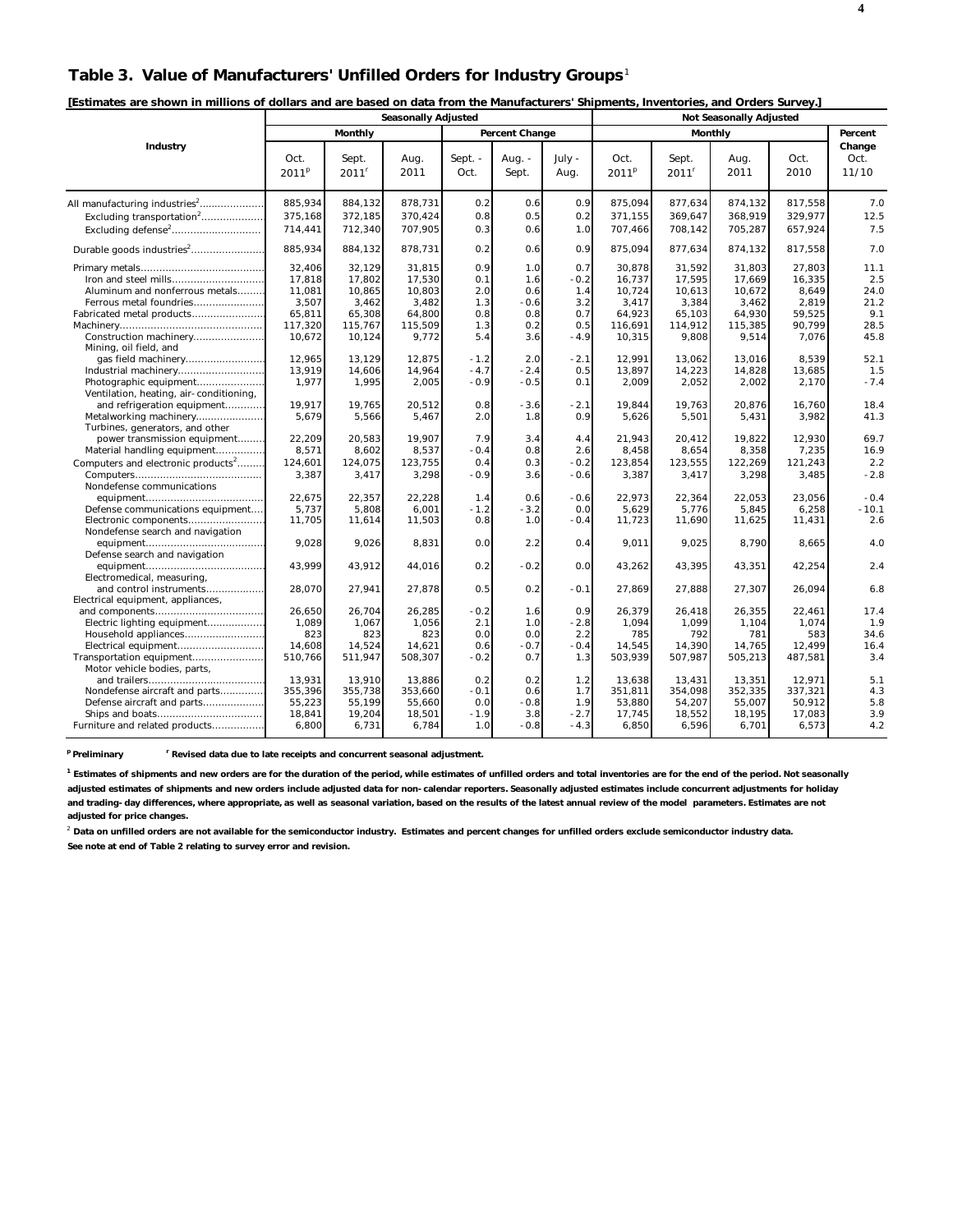**[Estimates are shown in millions of dollars and are based on data from the Manufacturers' Shipments, Inventories, and Orders Survey.]** 

|                                                                        | LESUTTRICS ALC SHOWN IN HIMNUS OF QUIRES AND ALC DASCU ON QATA HOM THE MANUFACTULERS SHIPHICHTS, MIVEHTOLICS, AND ORDERS SUPPORTS<br><b>Seasonally Adjusted</b> |                    |                    |                  |                  |               |                    |                     |                                |                    |                  |
|------------------------------------------------------------------------|-----------------------------------------------------------------------------------------------------------------------------------------------------------------|--------------------|--------------------|------------------|------------------|---------------|--------------------|---------------------|--------------------------------|--------------------|------------------|
|                                                                        |                                                                                                                                                                 | Monthly            |                    |                  | Percent Change   |               |                    | Monthly             | <b>Not Seasonally Adjusted</b> |                    | Percent          |
| Industry                                                               |                                                                                                                                                                 |                    |                    |                  |                  |               |                    |                     |                                |                    | Change           |
|                                                                        | Oct.                                                                                                                                                            | Sept.              | Aug.               | Sept. -          | Aug. $-$         | July -        | Oct.               | Sept.               | Aug.                           | Oct.               | Oct.             |
|                                                                        | 2011 <sup>p</sup>                                                                                                                                               | 2011 <sup>r</sup>  | 2011               | Oct.             | Sept.            | Aug.          | 2011 <sup>p</sup>  | $2011$ <sup>r</sup> | 2011                           | 2010               | 11/10            |
|                                                                        |                                                                                                                                                                 |                    |                    |                  |                  |               |                    |                     |                                |                    |                  |
| All manufacturing industries                                           | 607,147                                                                                                                                                         | 601,587            | 600,709            | 0.9              | 0.1              | 0.3           | 609,776            | 600,538             | 606,466                        | 547.063            | 11.5             |
| Excluding transportation                                               | 493,528                                                                                                                                                         | 488,857            | 488,340            | 1.0<br>1.0       | 0.1<br>0.2       | 0.1<br>0.3    | 496.091            | 488,246             | 493,046                        | 449,921            | 10.3<br>11.8     |
| Excluding defense<br>With unfilled orders                              | 581,456<br>300,525                                                                                                                                              | 575,981<br>299,420 | 574,671<br>299,976 | 0.4              | $-0.2$           | 0.9           | 584,064<br>300,886 | 575,013<br>298,563  | 580,496<br>302,809             | 522,377<br>268,430 | 12.1             |
|                                                                        |                                                                                                                                                                 |                    |                    |                  |                  |               |                    |                     |                                |                    |                  |
|                                                                        | 366,935                                                                                                                                                         | 365,314            | 365,291            | 0.4              | 0.0              | 0.9           | 367,115            | 364,040             | 368,589                        | 328,857            | 11.6             |
| Nonmetallic mineral products                                           | 8,558<br>11,076                                                                                                                                                 | 8,499<br>11,035    | 8,503<br>10,947    | 0.7<br>0.4       | 0.0<br>0.8       | 0.6<br>0.9    | 8,670<br>10,796    | 8,568<br>10,864     | 8,505<br>10,867                | 8,493<br>10,087    | 2.1<br>7.0       |
|                                                                        | 34,176                                                                                                                                                          | 34,331             | 34,512             | $-0.5$           | $-0.5$           | 0.7           | 34,175             | 34,560              | 34,929                         | 29,796             | 14.7             |
|                                                                        | 21,259                                                                                                                                                          | 21,419             | 21,535             | $-0.7$           | $-0.5$           | 1.1           | 21,332             | 21,691              | 21,864                         | 18,195             | 17.2             |
| Aluminum and nonferrous metals                                         | 10,860                                                                                                                                                          | 10,865             | 10,954             | 0.0              | $-0.8$           | $-0.2$        | 10,793             | 10,874              | 11,068                         | 9,783              | 10.3             |
| Ferrous metal foundries<br>Fabricated metal products                   | 2,057<br>46,190                                                                                                                                                 | 2,047<br>45,941    | 2,023<br>45,982    | 0.5<br>0.5       | 1.2<br>$-0.1$    | 1.0<br>0.6    | 2,050<br>45,888    | 1,995<br>45,823     | 1,997<br>46,228                | 1,818<br>41,245    | 12.8<br>11.3     |
|                                                                        | 59,810                                                                                                                                                          | 59,619             | 59,467             | 0.3              | 0.3              | 1.5           | 59,713             | 59,107              | 59,720                         | 52,495             | 13.7             |
|                                                                        | 3,368                                                                                                                                                           | 3,393              | 3,463              | $-0.7$           | $-2.0$           | 3.8           | 3,071              | 3,152               | 3,314                          | 2,568              | 19.6             |
| Construction machinery<br>Mining, oil field,                           | 5,640                                                                                                                                                           | 5,697              | 5,764              | $-1.0$           | $-1.2$           | 4.8           | 5,643              | 5,707               | 5,706                          | 4,570              | 23.5             |
| and gas field machinery                                                | 7,342                                                                                                                                                           | 7,357              | 7,278              | $-0.2$           | 1.1              | 1.3           | 7,278              | 7,354               | 7,401                          | 6,253              | 16.4             |
| Industrial machinery                                                   | 6,921                                                                                                                                                           | 6,940              | 6,806              | $-0.3$           | 2.0              | 1.8           | 6,893              | 7,028               | 6,854                          | 6,331              | 8.9              |
| Photographic equipment                                                 | 1,671                                                                                                                                                           | 1,642              | 1,610              | 1.8              | 2.0              | 1.8           | 1,698              | 1,623               | 1,635                          | 1,464              | 16.0             |
| Ventilation, heating, air-conditioning,<br>and refrigeration equipment | 4,125                                                                                                                                                           | 4,102              | 4,185              | 0.6              | $-2.0$           | $-1.3$        | 4,070              | 3,988               | 4,248                          | 3,959              | 2.8              |
| Metalworking machinery                                                 | 5,078                                                                                                                                                           | 5,006              | 4,869              | 1.4              | 2.8              | 3.1           | 5,155              | 5,128               | 4,946                          | 4,132              | 24.8             |
| Turbines, generators, and other                                        |                                                                                                                                                                 |                    |                    |                  |                  |               |                    |                     |                                |                    |                  |
| power transmission equipment<br>Material handling equipment            | 7,569<br>3,682                                                                                                                                                  | 7,433<br>3,691     | 7,501<br>3,678     | 1.8<br>$-0.2$    | $-0.9$<br>0.4    | 0.5<br>1.2    | 7,837<br>3,701     | 7,320<br>3,676      | 7,706<br>3,685                 | 6,485<br>3,289     | 20.8<br>12.5     |
| Computers and electronic products <sup>2</sup>                         | 48,132                                                                                                                                                          | 48,128             | 48,447             | 0.0              | $-0.7$           | $-0.2$        | 48,522             | 47,876              | 49,317                         | 46,427             | 4.5              |
|                                                                        | 3,215                                                                                                                                                           | 3,200              | 3,131              | 0.5              | 2.2              | $-3.6$        | 3,219              | 3,404               | 3,335                          | 3,012              | 6.9              |
| Computer storage devices                                               | 1,401                                                                                                                                                           | 1,396              | 1,381              | 0.4              | 1.1              | 0.0           | 1,443              | 1,364               | 1,435                          | 1,326              | 8.8              |
| Other peripheral equipment<br>Nondefense communications                | 1,497                                                                                                                                                           | 1,487              | 1,458              | 0.7              | 2.0              | 1.8           | 1,516              | 1,450               | 1,527                          | 1,422              | 6.6              |
|                                                                        | 7,220                                                                                                                                                           | 7,263              | 7,292              | $-0.6$           | $-0.4$           | 1.0           | 7,299              | 7,086               | 7,347                          | 6,991              | 4.4              |
| Defense communications equipment                                       | 2,499                                                                                                                                                           | 2,471              | 2,747              | 1.1              | $-10.0$          | 1.6           | 2,499              | 2,471               | 2,747                          | 2,484              | 0.6              |
| Audio and video equipment<br>Electronic components                     | 511<br>7,107                                                                                                                                                    | 520<br>7,178       | 535<br>7,128       | $-1.7$<br>$-1.0$ | $-2.8$<br>0.7    | 1.3<br>$-0.6$ | 579<br>7,237       | 588<br>7,098        | 584<br>7,115                   | 590<br>7,260       | $-1.9$<br>$-0.3$ |
| Nondefense search and navigation                                       |                                                                                                                                                                 |                    |                    |                  |                  |               |                    |                     |                                |                    |                  |
|                                                                        | 3,304                                                                                                                                                           | 3,235              | 3,262              | 2.1              | $-0.8$           | 1.9           | 3,386              | 3,270               | 3,312                          | 3,188              | 6.2              |
| Defense search and navigation                                          |                                                                                                                                                                 |                    |                    | 2.9              |                  | $-2.8$        |                    |                     |                                |                    | $-3.5$           |
| Electromedical, measuring                                              | 2,726                                                                                                                                                           | 2,649              | 2,694              |                  | $-1.7$           |               | 2,735              | 2,604               | 2,721                          | 2,835              |                  |
| and control instruments                                                | 12,734                                                                                                                                                          | 12,839             | 12,887             | $-0.8$           | $-0.4$           | $-0.4$        | 12,736             | 12,676              | 13,145                         | 11,918             | 6.9              |
| Electrical equipment, appliances,                                      |                                                                                                                                                                 |                    |                    |                  |                  |               |                    |                     |                                |                    |                  |
| Electric lighting equipment                                            | 15,536<br>1,796                                                                                                                                                 | 15,389<br>1,787    | 15,570<br>1,766    | 1.0<br>0.5       | $-1.2$<br>1.2    | 0.3<br>0.3    | 15,525<br>1,787    | 15,246<br>1,767     | 15,825<br>1,809                | 14,971<br>1,698    | 3.7<br>5.2       |
|                                                                        | 2,116                                                                                                                                                           | 2,124              | 2,214              | $-0.4$           | -4.1             | 0.7           | 2,173              | 2,159               | 2,307                          | 2,284              | $-4.9$           |
| Electrical equipment                                                   | 4,840                                                                                                                                                           | 4,757              | 4,946              | 1.7              | $-3.8$           | $-1.3$        | 4,857              | 4,607               | 4,963                          | 4,960              | $-2.1$           |
| Transportation equipment                                               | 1,070<br>113,619                                                                                                                                                | 1,045<br>112,730   | 1,019<br>112,369   | 2.4<br>0.8       | 2.6<br>0.3       | 1.7<br>1.4    | 1,062<br>113,685   | 1,056<br>112,292    | 1,063<br>113,420               | 1,026<br>97,142    | 3.5<br>17.0      |
|                                                                        | 3,397                                                                                                                                                           | 3,352              | 3,183              | 1.3              | 5.3              | 2.4           | 3,354              | 3,257               | 3,227                          | 2,663              | 25.9             |
| Light trucks and utility vehicles                                      | 3,409                                                                                                                                                           | 3,275              | 3,155              | 4.1              | 3.8              | 2.0           | 3,444              | 3,391               | 3,352                          | 2,490              | 38.3             |
| Heavy duty trucks<br>Motor vehicle bodies, parts,                      | 1,451                                                                                                                                                           | 1,472              | 1,458              | $-1.4$           | 1.0              | $-1.2$        | 1,497              | 1,462               | 1,486                          | 1,473              | 1.6              |
|                                                                        | 18,368                                                                                                                                                          | 18,159             | 17,978             | 1.2              | 1.0              | 0.9           | 18,269             | 18,061              | 17,961                         | 16,492             | 10.8             |
| Nondefense aircraft and parts                                          | 61,939                                                                                                                                                          | 61.199             | 61,412             | 1.2              | $-0.3$           | 1.8           | 61,960             | 60,880              | 62,091                         | 49,601             | 24.9             |
| Defense aircraft and parts                                             | 14,295                                                                                                                                                          | 14,565             | 14,414             | $-1.9$<br>5.1    | 1.0<br>$-0.7$    | 0.3<br>2.5    | 14,365             | 14,661              | 14,475                         | 13,804             | 4.1              |
| Furniture and related products                                         | 3,585<br>6,756                                                                                                                                                  | 3,411<br>6,785     | 3,434<br>6,847     | $-0.4$           | $-0.9$           | 0.3           | 3,557<br>6,742     | 3,329<br>6,774      | 3,362<br>6,920                 | 3,053<br>6,614     | 16.5<br>1.9      |
| Miscellaneous durable goods                                            | 23,082                                                                                                                                                          | 22,857             | 22,647             | 1.0              | 0.9              | 0.7           | 23,399             | 22,930              | 22,858                         | 21,587             | 8.4              |
| Nondurable goods industries                                            | 240,212                                                                                                                                                         | 236,273            | 235,418            | 1.7              | 0.4              | $-0.5$        | 242,661            | 236,498             | 237,877                        | 218,206            | 11.2             |
|                                                                        |                                                                                                                                                                 | 44,612             | 45,059             | 0.6              |                  | 0.1           | 47,704             | 45,320              | 45,324                         | 45,560             |                  |
| Grain and oilseed milling                                              | 44,861<br>5,199                                                                                                                                                 | 5,083              | 5,361              | 2.3              | $-1.0$<br>$-5.2$ | $-1.5$        | 5,530              | 4,901               | 5,232                          | 5,659              | 4.7<br>$-2.3$    |
|                                                                        | 6,058                                                                                                                                                           | 6,073              | 6,099              | $-0.2$           | $-0.4$           | 1.4           | 6,061              | 6,132               | 6,297                          | 5,674              | 6.8              |
| Meat, poultry, and seafood products                                    | 8,508                                                                                                                                                           | 8,413              | 8,513              | 1.1              | $-1.2$           | $-0.4$        | 8,777              | 8,480               | 8,522                          | 8,741              | 0.4              |
| Beverage and tobacco products                                          | 16,596<br>13,154                                                                                                                                                | 16,526<br>13,105   | 16,474<br>13,028   | 0.4<br>0.4       | 0.3<br>0.6       | $-0.2$<br>0.0 | 17,238<br>13,756   | 16,455<br>13,140    | 15,914<br>12,664               | 16,721<br>13,096   | 3.1<br>5.0       |
|                                                                        | 3,442                                                                                                                                                           | 3,421              | 3,446              | 0.6              | $-0.7$           | $-0.9$        | 3,482              | 3,315               | 3,250                          | 3,625              | $-3.9$           |
|                                                                        | 3,654                                                                                                                                                           | 3,648              | 3,656              | 0.2              | $-0.2$           | 0.7           | 3,634              | 3,649               | 3,635                          | 3,128              | 16.2             |
|                                                                        | 3,057<br>2,736                                                                                                                                                  | 3,056<br>2,627     | 3,058<br>2,569     | 0.0<br>4.1       | -0.1<br>2.3      | 0.9<br>1.9    | 3,055<br>2,794     | 3,077<br>2,744      | 3,089<br>2,712                 | 2,794<br>2,308     | 9.3<br>21.1      |
| Leather and allied products                                            | 908                                                                                                                                                             | 904                | 903                | 0.4              | 0.1              | 0.7           | 896                | 908                 | 925                            | 794                | 12.8             |
|                                                                        | 14,062                                                                                                                                                          | 14,052             | 14,018             | 0.1              | 0.2              | 0.2           | 14,015             | 14,014              | 14,013                         | 13,856             | 1.1              |
| Pulp, paper, and paperboard mills                                      | 6,053                                                                                                                                                           | 6,047<br>4,027     | 6,003              | 0.1              | 0.7              | 0.3           | 6,003              | 6,000               | 5,977                          | 5,776              | 3.9              |
| Paperboard containers                                                  | 4,040<br>5,455                                                                                                                                                  | 5,474              | 4,030<br>5,512     | 0.3<br>$-0.3$    | $-0.1$<br>$-0.7$ | 0.6<br>$-0.7$ | 3,990<br>5,621     | 4,001<br>5,566      | 4,021<br>5,609                 | 4,055<br>5,561     | $-1.6$<br>1.1    |
| Petroleum and coal products                                            | 53,810                                                                                                                                                          | 50,710             | 49,752             | 6.1              | 1.9              | $-3.2$        | 53,408             | 50,610              | 51,793                         | 40,722             | 31.2             |
| Petroleum refineries                                                   | 50,070                                                                                                                                                          | 47,091             | 46,288             | 6.3              | 1.7              | $-3.5$        | 49,697             | 46,981              | 48,182                         | 37,857             | 31.3             |
| Pesticides, fertilizers, and other                                     | 74,163                                                                                                                                                          | 73,805             | 73,458             | 0.5              | 0.5              | 0.3           | 73,601             | 73,288              | 73,871                         | 67,525             | 9.0              |
| agricultural chemicals                                                 | 4,105                                                                                                                                                           | 4,076              | 3,890              | 0.7              | 4.8              | 4.4           | 3,753              | 3,608               | 3,466                          | 3,095              | 21.3             |
| Pharmaceuticals and medicines                                          | 25,101                                                                                                                                                          | 24,935             | 24,977             | 0.7              | $-0.2$           | $-0.9$        | 25,161             | 24,872              | 25,349                         | 25,122             | 0.2              |
| Paints, coatings, and adhesives<br>Plastics and rubber products        | 3,070<br>20,910                                                                                                                                                 | 3,054<br>20,859    | 3,086<br>20,959    | 0.5<br>0.2       | $-1.0$<br>$-0.5$ | $-0.2$<br>0.4 | 2,943<br>20,695    | 2,991<br>20,867     | 3,103<br>20,992                | 2,864<br>19,237    | 2.8<br>7.6       |
|                                                                        |                                                                                                                                                                 |                    |                    |                  |                  |               |                    |                     |                                |                    |                  |

**p Preliminary r Revised data due to late receipts and concurrent seasonal adjustment.**

<sup>1</sup> Estimates of shipments and new orders are for the duration of the period, while estimates of unfilled orders and total inventories are for the end of the period. Not seasonally adjusted estimates of shipments and new orders include adtor and nor on ecalendar reporters. Seasonally adjusted estimates include concurrent adjustments for holiday and trading-day differences,<br>where appropriate, as well as season **2** Estimates of inventories for the semiconductor industry data are included in computers and electronic products and all other applicable agregates totals, but are not shown separately. **See note at end of Table 2 relating to survey error and revision.**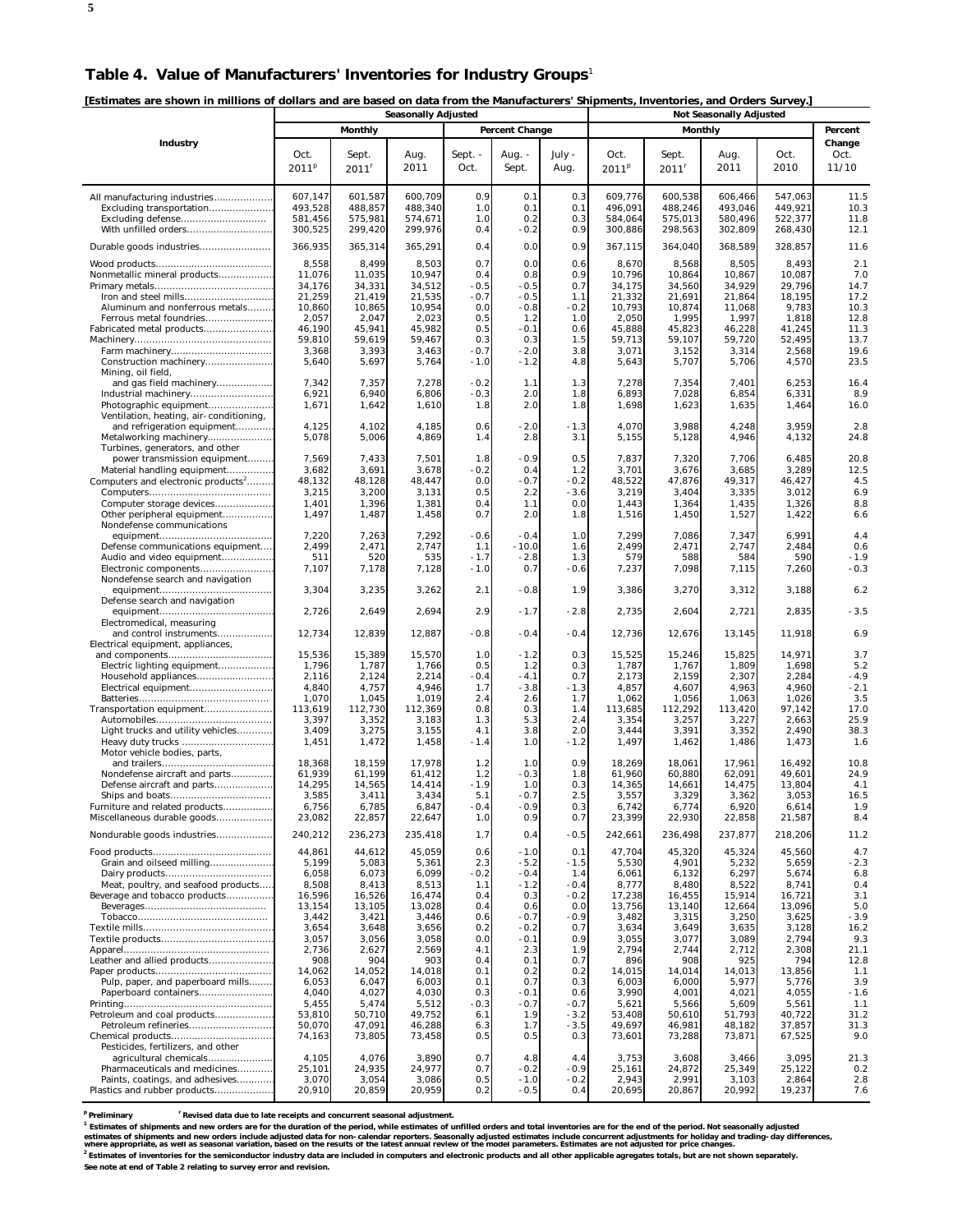### **Table 5. Value of Manufacturers' Shipments, New Orders, Unfilled Orders, and Total Inventories for**  Topical Series<sup>1, 2</sup>

**[Estimates are shown in millions of dollars and are based on data from the Manufacturers' Shipments, Inventories, and Orders Survey.]** 

|                                                                                                                            | <b>Seasonally Adjusted</b>               |                                          |                                          |                                       |                                   | <b>Not Seasonally Adjusted</b> |                                          |                                          |                                          |                                          |                                         |                                         |                                      |
|----------------------------------------------------------------------------------------------------------------------------|------------------------------------------|------------------------------------------|------------------------------------------|---------------------------------------|-----------------------------------|--------------------------------|------------------------------------------|------------------------------------------|------------------------------------------|------------------------------------------|-----------------------------------------|-----------------------------------------|--------------------------------------|
|                                                                                                                            |                                          | Monthly                                  |                                          |                                       | Percent Change                    |                                |                                          |                                          | Monthly                                  |                                          |                                         | Year to date                            | Percent                              |
| Industry                                                                                                                   | Oct.<br>2011 <sup>p</sup>                | Sept.<br>2011                            | Aug.<br>2011                             | Sept.<br>Oct.                         | Aug. -<br>Sept.                   | July -<br>Aug.                 | Oct.<br>2011 <sup>p</sup>                | Sept.<br>$2011^r$                        | Aug.<br>2011                             | Oct.<br>2010                             | 2011 <sup>p</sup>                       | 2010                                    | Change <sup>6</sup><br>2011/<br>2010 |
| <b>SHIPMENTS</b>                                                                                                           |                                          |                                          |                                          |                                       |                                   |                                |                                          |                                          |                                          |                                          |                                         |                                         |                                      |
| All manufacturing industries                                                                                               | 455,440                                  | 452,874                                  | 451,411                                  | 0.6                                   | 0.3                               | 0.1                            | 460,504                                  | 466,684                                  | 472,254                                  | 414,825                                  | 4,469,424                               | 4,001,089                               | 11.7                                 |
| Construction materials and supplies<br>Information technology<br>Computers and related products<br>Motor vehicle and parts | 37,488<br>24,627<br>6,361<br>30,115      | 37,154<br>24,708<br>6,026<br>28,362      | 37,475<br>24,548<br>5,794<br>28,870      | 0.9<br>$-0.3$<br>5.6<br>6.2           | $-0.9$<br>0.7<br>4.0<br>$-1.8$    | 0.8<br>0.4<br>$-0.5$<br>-9.1   | 39,138<br>24,700<br>6,994<br>32,525      | 40,069<br>27,800<br>6,817<br>30,951      | 41,875<br>23,953<br>5,359<br>31,896      | 37,057<br>24,650<br>6,050<br>29,589      | 375,703<br>242,068<br>57,371<br>294,437 | 361,954<br>238,344<br>51,298<br>268,716 | 3.8<br>1.6<br>11.8<br>9.6            |
| Nondefense capital goods <sup>3</sup><br>Defense capital goods <sup>4</sup>                                                | 78,882<br>71,872<br>66,289<br>7,010      | 78,679<br>71,087<br>66,350<br>7,592      | 79,029<br>71,470<br>66,689<br>7,559      | 0.3<br>1.1<br>$-0.1$<br>$-7.7$        | $-0.4$<br>$-0.5$<br>$-0.5$<br>0.4 | 3.0<br>3.0<br>3.1<br>3.3       | 77,547<br>70,800<br>65,982<br>6,747      | 84,290<br>76,086<br>71,145<br>8,204      | 78,925<br>71,434<br>66,593<br>7,491      | 71,556<br>63,152<br>59,638<br>8,404      | 755,108<br>678,216<br>637,237<br>76,892 | 714,006<br>617,920<br>579.955<br>96,086 | 5.8<br>9.8<br>9.9<br>$-20.0$         |
| Consumer durable goods<br>Consumer nondurable goods                                                                        | 198,634<br>26,359<br>172,275             | 198,033<br>24,963<br>173,070             | 195,501<br>25,271<br>170,230             | 0.3<br>5.6<br>$-0.5$                  | 1.3<br>$-1.2$<br>1.7              | $-1.1$<br>$-7.4$<br>$-0.1$     | 202,022<br>27,812<br>174,210             | 200,425<br>26,776<br>173,649             | 205,002<br>26,875<br>178,127             | 178,289<br>25,430<br>152,859             | 1,954,317<br>256,874<br>1,697,443       | 1,682,171<br>236,752<br>1,445,419       | 16.2<br>8.5<br>17.4                  |
| <b>NEW ORDERS</b>                                                                                                          |                                          |                                          |                                          |                                       |                                   |                                |                                          |                                          |                                          |                                          |                                         |                                         |                                      |
| All manufacturing industries <sup>5</sup>                                                                                  | 450,031                                  | 451,636                                  | 452,121                                  | $-0.4$                                | $-0.1$                            | 0.1                            | 448,326                                  | 464,693                                  | 469,793                                  | 407,224                                  | 4,447,313                               | 3,958,708                               | 12.3                                 |
| Construction materials and supplies<br>Information technology<br>Computers and related products<br>Motor vehicle and parts | 37,498<br>24,884<br>6,331<br>30,136      | 36,417<br>25,412<br>6,145<br>28,386      | 37,041<br>24,696<br>5,773<br>29,031      | 3.0<br>$-2.1$<br>3.0<br>6.2           | $-1.7$<br>2.9<br>6.4<br>$-2.2$    | $-1.7$<br>2.2<br>5.0<br>$-9.0$ | 38,741<br>24,741<br>6,964<br>32,732      | 38,844<br>29,503<br>6,936<br>31,031      | 41,066<br>22,943<br>5,338<br>31,700      | 36,395<br>23.359<br>5,952<br>29,882      | 379,815<br>243,350<br>57,104<br>294,279 | 365,268<br>239,956<br>51,239<br>267,787 | 4.0<br>1.4<br>11.4<br>9.9            |
| Nondefense capital goods <sup>3</sup><br>Excluding aircraft<br>Defense capital goods <sup>4</sup>                          | 79,157<br>72,561<br>67,889<br>6,596      | 83,750<br>75,387<br>68,451<br>8,363      | 86,199<br>78,159<br>67,495<br>8,040      | $-5.5$<br>$-3.7$<br>$-0.8$<br>$-21.1$ | $-2.8$<br>$-3.5$<br>1.4<br>4.0    | 4.7<br>5.4<br>0.9<br>$-2.0$    | 74,951<br>70,079<br>68.078<br>4,872      | 88,815<br>80,200<br>73,152<br>8,615      | 84,434<br>77,396<br>65,788<br>7,038      | 74,517<br>68,377<br>60,978<br>6,140      | 793,582<br>712,538<br>659,479<br>81,044 | 727,693<br>636,509<br>592,641<br>91,184 | 9.1<br>11.9<br>11.3<br>$-11.1$       |
| Consumer durable goods<br>Consumer nondurable goods                                                                        | 198,772<br>26,497<br>172,275             | 197,996<br>24,926<br>173,070             | 195,290<br>25,060<br>170,230             | 0.4<br>6.3<br>$-0.5$                  | 1.4<br>$-0.5$<br>1.7              | $-1.2$<br>$-8.2$<br>$-0.1$     | 202,206<br>27,996<br>174,210             | 200,362<br>26,713<br>173,649             | 204,643<br>26,516<br>178,127             | 178,359<br>25,500<br>152,859             | 1,954,268<br>256.825<br>1,697,443       | 1,682,639<br>237,220<br>1,445,419       | 16.1<br>8.3<br>17.4                  |
| UNFILLED ORDERS                                                                                                            |                                          |                                          |                                          |                                       |                                   |                                |                                          |                                          |                                          |                                          |                                         |                                         |                                      |
| All manufacturing industries <sup>5</sup>                                                                                  | 885,934                                  | 884,132                                  | 878,731                                  | 0.2                                   | 0.6                               | 0.9                            | 875,094                                  | 877,634                                  | 874,132                                  | 817,558                                  | (X)                                     | (X)                                     | 7.0                                  |
| Construction materials and supplies<br>Information technology<br>Computers and related products<br>Motor vehicle and parts | 57,142<br>125,003<br>3,387<br>13,931     | 57,132<br>124,746<br>3,417<br>13,910     | 57,869<br>124,042<br>3,298<br>13,886     | 0.0<br>0.2<br>$-0.9$<br>0.2           | $-1.3$<br>0.6<br>3.6<br>0.2       | $-0.7$<br>0.1<br>$-0.6$<br>1.2 | 56,544<br>124,095<br>3,387<br>13,638     | 56,941<br>124,054<br>3,417<br>13,431     | 58,166<br>122,351<br>3,298<br>13,351     | 52,186<br>120,287<br>3,485<br>12,971     | (X)<br>(X)<br>(X)<br>(X)                | (X)<br>(X)<br>(X)<br>(X)                | 8.4<br>3.2<br>$-2.8$<br>5.1          |
| Nondefense capital goods <sup>3</sup><br>Excluding aircraft<br>Defense capital goods <sup>4</sup>                          | 674,075<br>521,903<br>209,197<br>152,172 | 673,800<br>521,214<br>207,597<br>152,586 | 668,729<br>516,914<br>205,496<br>151,815 | 0.0<br>0.1<br>0.8<br>$-0.3$           | 0.8<br>0.8<br>1.0<br>0.5          | 1.1<br>1.3<br>0.4<br>0.3       | 666,686<br>517,862<br>208,336<br>148,824 | 669,282<br>518,583<br>206,240<br>150,699 | 664,757<br>514,469<br>204,233<br>150,288 | 623,888<br>481,429<br>182,307<br>142,459 | (X)<br>(X)<br>(X)<br>(X)                | (X)<br>(X)<br>(X)<br>(X)                | 6.9<br>7.6<br>14.3<br>4.5            |
|                                                                                                                            | 4,662                                    | 4,524                                    | 4,561                                    | 3.1                                   | $-0.8$                            | $-4.4$                         | 4,561                                    | 4,377                                    | 4,440                                    | 4,445                                    | (X)                                     | (X)                                     | 2.6                                  |
| Consumer durable goods<br><b>TOTAL INVENTORIES</b>                                                                         | 4,662                                    | 4,524                                    | 4,561                                    | 3.1                                   | $-0.8$                            | $-4.4$                         | 4,561                                    | 4,377                                    | 4,440                                    | 4,445                                    | (X)                                     | (X)                                     | 2.6                                  |
| All manufacturing industries                                                                                               | 607,147                                  | 601,587                                  | 600,709                                  | 0.9                                   | 0.1                               | 0.3                            | 609,776                                  | 600,538                                  | 606,466                                  | 547,063                                  | (X)                                     | (X)                                     | 11.5                                 |
| Construction materials and supplies<br>Information technology<br>Computers and related products<br>Motor vehicle and parts | 57,695<br>42,851<br>6,113<br>26,625      | 57,445<br>42,747<br>6,083<br>26,258      | 57,287<br>43,001<br>5,970<br>25,774      | 0.4<br>0.2<br>0.5<br>1.4              | 0.3<br>$-0.6$<br>1.9<br>1.9       | 0.5<br>0.1<br>$-1.5$<br>1.1    | 57,353<br>43,126<br>6,178<br>26,564      | 57,378<br>42,582<br>6,218<br>26,171      | 57,671<br>43,864<br>6,297<br>26,026      | 53,318<br>40,605<br>5,760<br>23,118      | (X)<br>(X)<br>(X)<br>(X)                | (X)<br>(X)<br>(X)<br>(X)                | 7.6<br>6.2<br>7.3<br>14.9            |
| Nondefense capital goods <sup>3</sup><br>Excluding aircraft<br>Defense capital goods <sup>4</sup>                          | 188,504<br>168,268<br>115,038<br>20,236  | 187,245<br>167,207<br>114,624<br>20,038  | 187,564<br>167,042<br>114,294<br>20,522  | 0.7<br>0.6<br>0.4<br>1.0              | $-0.2$<br>0.1<br>0.3<br>$-2.4$    | 1.1<br>1.2<br>1.0<br>0.5       | 188.774<br>168,587<br>115,474<br>20,187  | 186,102<br>166,241<br>113,922<br>19,861  | 189,343<br>168,950<br>115,654<br>20,393  | 165,559<br>146,099<br>104,489<br>19,460  | (X)<br>(X)<br>(X)<br>(X)                | (X)<br>(X)<br>(X)<br>(X)                | 14.0<br>15.4<br>10.5<br>3.7          |
| Consumer durable goods<br>Consumer nondurable goods                                                                        | 182,635<br>27,679<br>154,956             | 178,793<br>27,481<br>151,312             | 178,012<br>27,221<br>150,791             | 2.1<br>0.7<br>2.4                     | 0.4<br>1.0<br>0.3                 | $-0.8$<br>1.0<br>$-1.2$        | 186,113<br>27,931<br>158,182             | 179,503<br>27,593<br>151,910             | 180,700<br>27,689<br>153,011             | 167,721<br>25,553<br>142,168             | (X)<br>(X)<br>(X)                       | (X)<br>(X)<br>(X)                       | 11.0<br>9.3<br>11.3                  |

**X Not Applicable p Preliminary r Revised data due to late receipts and concurrent seasonal adjustment.**

<sup>1</sup> Estimates of shipments and new orders are for the duration of the period, while estimates of unfilled orders and total inventories are for the end of the period. Not seasonally adjusted<br>estimates of shipments and new o

**2 Topical series are regroupings of the separate industry categories.**

<sup>3</sup> Nondefense capital goods industries include: small arms and ordnance; farm machinery and equipment; construction machinery; mining, oil, and gas field machinery; industrial machinery;<br>vending, laundry, and other machin

**4 Defense capital goods industries include: small arms and ordnance; communications equipment; aircraft; missiles, space vehicles, and parts; ships and boats;**

**and search and navigation equipment.**

**5 Estimates and percent changes exclude semiconductor industry data.** 

**6 Based on year-to-date for shipments and new orders, but on same month prior year for unfilled orders and inventories.**

**See note at end of Table 2 relating to survey error and revision.**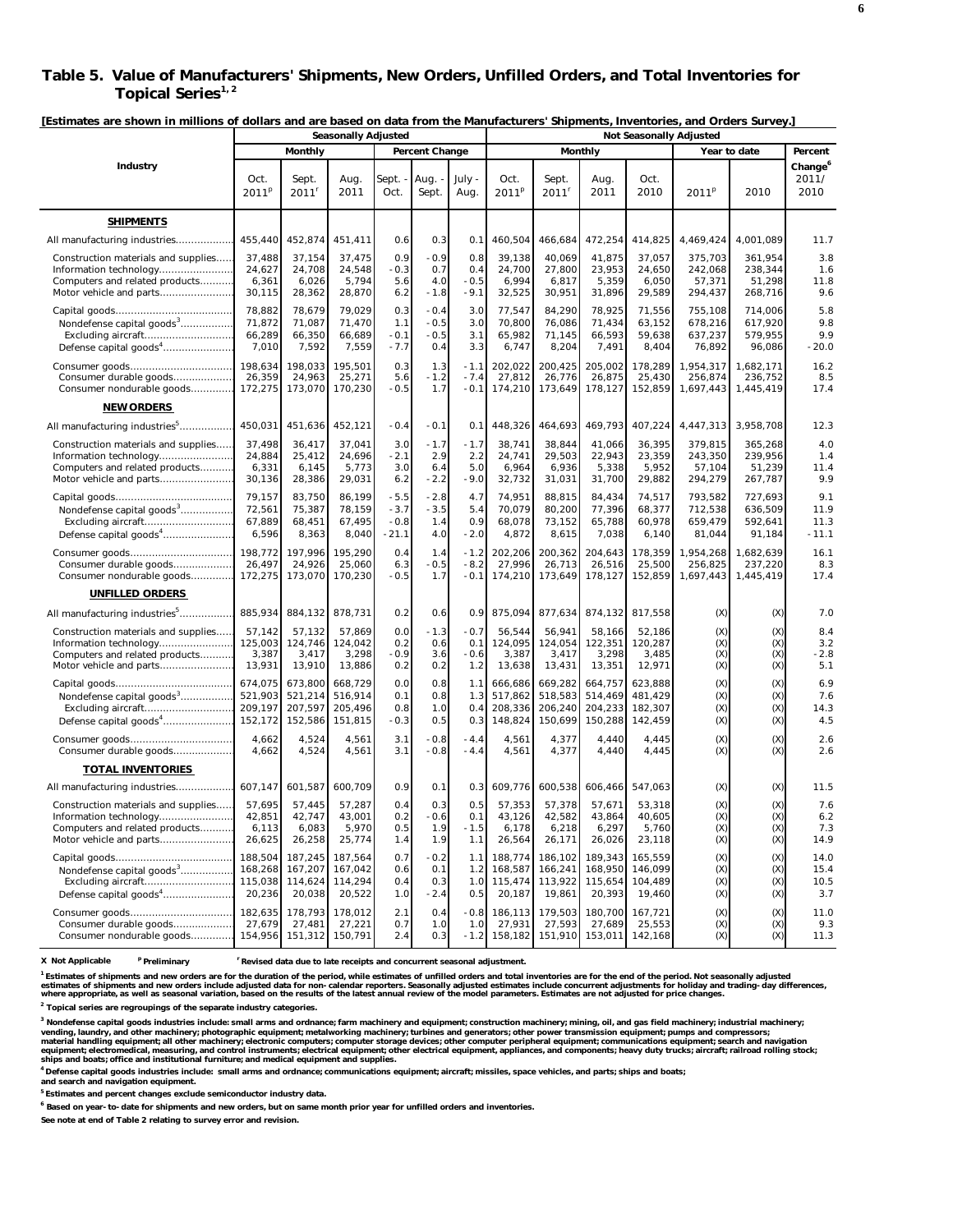| [Estimates are shown in millions of dollars and are based on data from the Manufacturers' Shipments, Inventories, and Orders Survey.] |  |
|---------------------------------------------------------------------------------------------------------------------------------------|--|
|                                                                                                                                       |  |

|                                                                        | <b>Seasonally Adjusted</b> |                            |                  |                 |                  |                  |                           | <b>Not Seasonally Adjusted</b> |                  |                  |                         |  |  |  |
|------------------------------------------------------------------------|----------------------------|----------------------------|------------------|-----------------|------------------|------------------|---------------------------|--------------------------------|------------------|------------------|-------------------------|--|--|--|
|                                                                        |                            | Monthly                    |                  |                 | Percent Change   |                  |                           | Monthly                        |                  |                  | Percent                 |  |  |  |
| Industry                                                               | Oct.<br>2011 <sup>p</sup>  | Sept.<br>2011 <sup>r</sup> | Aug.<br>2011     | Sept. -<br>Oct. | Aug. -<br>Sept.  | July -<br>Aug.   | Oct.<br>2011 <sup>p</sup> | Sept.<br>2011 <sup>r</sup>     | Aug.<br>2011     | Oct.<br>2010     | Change<br>Oct.<br>11/10 |  |  |  |
| <b>MATERIALS AND SUPPLIES</b>                                          |                            |                            |                  |                 |                  |                  |                           |                                |                  |                  |                         |  |  |  |
| All manufacturing industries                                           | 199,719                    | 196,726                    | 196,938          | 1.5             | $-0.1$           | 0.8              | 199,533                   | 196,470                        | 198,107          | 180,147          | 10.8                    |  |  |  |
| Durable goods industries                                               | 117,069                    | 116,869                    | 116,558          | 0.2             | 0.3              | 0.7              | 117,222                   | 117,071                        | 117,214          | 107,820          | 8.7                     |  |  |  |
|                                                                        | 3,196                      | 3,159                      | 3,128            | 1.2             | 1.0              | 0.7              | 3,369                     | 3,285                          | 3,141            | 3,228            | 4.4                     |  |  |  |
| Nonmetallic mineral products                                           | 4,428<br>13,853            | 4,425<br>13,949            | 4,371<br>13,989  | 0.1<br>$-0.7$   | 1.2<br>$-0.3$    | 0.8<br>0.6       | 4,408<br>14,048           | 4,423<br>14,212                | 4,381<br>14,094  | 3,954<br>12,526  | 11.5<br>12.2            |  |  |  |
| Fabricated metal products                                              | 16.408                     | 16,347                     | 16,430           | 0.4             | $-0.5$           | 0.2              | 16,273                    | 16,406                         | 16,546           | 14,657           | 11.0                    |  |  |  |
| Computers and electronic products                                      | 22,353<br>18,132           | 22,495<br>18,118           | 22,183<br>18,419 | $-0.6$<br>0.1   | 1.4<br>$-1.6$    | 1.3<br>$-0.1$    | 22,417<br>18,312          | 22,498<br>18,114               | 22,323<br>18,577 | 19,514<br>17,256 | 14.9<br>6.1             |  |  |  |
| Electrical equipment, appliances.                                      |                            |                            |                  |                 |                  |                  |                           |                                |                  |                  |                         |  |  |  |
| and components<br>Transportation equipment                             | 6,645<br>21,447            | 6,541<br>21,225            | 6,548<br>20,939  | 1.6<br>1.0      | $-0.1$<br>1.4    | $-0.1$<br>1.7    | 6,558<br>21,236           | 6,464<br>21.057                | 6,649<br>20,887  | 6,241<br>20,649  | 5.1<br>2.8              |  |  |  |
| Furniture and related products                                         | 3,307                      | 3,315                      | 3,352            | $-0.2$          | $-1.1$           | $-0.8$           | 3,278                     | 3,301                          | 3,359            | 3,153            | 4.0                     |  |  |  |
| Miscellaneous products                                                 | 7,300                      | 7,295                      | 7,199            | 0.1             | 1.3              | 0.7              | 7,323                     | 7,311                          | 7,257            | 6,642            | 10.3                    |  |  |  |
| Nondurable goods industries                                            | 82,650<br>14,561           | 79,857<br>14,499           | 80,380<br>15,011 | 3.5<br>0.4      | $-0.7$<br>$-3.4$ | 0.8<br>1.5       | 82,311<br>15,144          | 79,399<br>14,239               | 80,893<br>14,653 | 72,327<br>14,926 | 13.8<br>1.5             |  |  |  |
| Beverage and tobacco products                                          | 4,353                      | 4,383                      | 4,417            | $-0.7$          | $-0.8$           | 1.7              | 4,401                     | 4,264                          | 4,203            | 4,424            | $-0.5$                  |  |  |  |
| Textile products                                                       | 1,311<br>1,426             | 1,316<br>1,426             | 1,297<br>1,415   | $-0.4$<br>0.0   | 1.5<br>0.8       | $-0.5$<br>1.1    | 1,293<br>1,438            | 1,317<br>1,451                 | 1,302<br>1,432   | 1,124<br>1,276   | 15.0<br>12.7            |  |  |  |
|                                                                        | 943                        | 919                        | 894              | 2.6             | 2.8              | 3.2              | 944                       | 934                            | 908              | 678              | 39.2                    |  |  |  |
| Leather and allied products                                            | 298<br>6,746               | 297<br>6,721               | 309<br>6,721     | 0.3<br>0.4      | $-3.9$<br>0.0    | $-0.3$<br>0.9    | 298<br>6,733              | 305<br>6,754                   | 316<br>6,751     | 282<br>6,645     | 5.7<br>1.3              |  |  |  |
|                                                                        | 2,625                      | 2,624                      | 2,650            | 0.0             | $-1.0$           | $-1.0$           | 2,673                     | 2,679                          | 2,686            | 2,660            | 0.5                     |  |  |  |
| Petroleum and coal products                                            | 17.934<br>23,538           | 15,515<br>23,346           | 15,631<br>23,284 | 15.6<br>0.8     | $-0.7$<br>0.3    | $-0.2$<br>1.1    | 17,510<br>23,130          | 15,286<br>23,283               | 16,381<br>23,413 | 12,470<br>20,344 | 40.4<br>13.7            |  |  |  |
| Plastics and rubber products                                           | 8,915                      | 8,811                      | 8,751            | 1.2             | 0.7              | 0.6              | 8,747                     | 8,887                          | 8,848            | 7,498            | 16.7                    |  |  |  |
| <b>WORK IN PROCESS</b>                                                 |                            |                            |                  |                 |                  |                  |                           |                                |                  |                  |                         |  |  |  |
| All manufacturing industries                                           | 188,749                    | 186,910                    | 186,897          | 1.0             | 0.0              | $-0.2$           | 190,446                   | 185,169                        | 187,995          | 167,516          | 13.7                    |  |  |  |
| Durable goods industries                                               | 142,740<br>1,503           | 141,654<br>1,498           | 142,336<br>1,516 | 0.8<br>0.3      | $-0.5$<br>$-1.2$ | 0.7<br>$-0.1$    | 143,030<br>1,499          | 140,907<br>1,495               | 143,822<br>1,513 | 124,238<br>1,504 | 15.1<br>$-0.3$          |  |  |  |
| Nonmetallic mineral products                                           | 1,206                      | 1,194                      | 1,202            | 1.0             | $-0.7$           | $-0.2$           | 1,163                     | 1,179                          | 1,192            | 1,140            | 2.0                     |  |  |  |
| Fabricated metal products                                              | 9,927<br>12,864            | 9,950<br>12,742            | 10,026<br>12,795 | $-0.2$<br>1.0   | $-0.8$<br>$-0.4$ | 0.7<br>1.2       | 9,861<br>12,980           | 9,987<br>12,819                | 10,339<br>12,911 | 8,615<br>11,317  | 14.5<br>14.7            |  |  |  |
|                                                                        | 15,199                     | 14,913                     | 14,930           | 1.9             | $-0.1$           | $-1.5$           | 15,476                    | 14,860                         | 15,204           | 14,263           | 8.5                     |  |  |  |
| Computers and electronic products<br>Electrical equipment, appliances, | 18,339                     | 18,245                     | 18,306           | 0.5             | $-0.3$           | $-0.3$           | 18,370                    | 17,941                         | 18,637           | 17,780           | 3.3                     |  |  |  |
| and components                                                         | 3,743                      | 3,702                      | 3,759            | 1.1             | $-1.5$           | 2.1              | 3,710                     | 3,629                          | 3,852            | 3,316            | 11.9                    |  |  |  |
| Transportation equipment<br>Furniture and related products             | 75,550<br>1,063            | 74,956<br>1,081            | 75,371<br>1,084  | 0.8<br>$-1.7$   | $-0.6$<br>$-0.3$ | 1.1<br>1.6       | 75,516<br>1,054           | 74,539<br>1,076                | 75,701<br>1,086  | 61,967<br>973    | 21.9<br>8.3             |  |  |  |
| Miscellaneous products                                                 | 3,346                      | 3,373                      | 3,347            | $-0.8$          | 0.8              | 2.2              | 3,401                     | 3,382                          | 3,387            | 3,363            | 1.1                     |  |  |  |
| Nondurable goods industries                                            | 46,009                     | 45,256                     | 44,561           | 1.7             | 1.6              | $-2.8$           | 47,416                    | 44,262                         | 44,173           | 43,278           | 9.6                     |  |  |  |
| Beverage and tobacco products                                          | 3,408<br>5,544             | 3,488<br>5,509             | 3,549<br>5,507   | $-2.3$<br>0.6   | $-1.7$<br>0.0    | $-2.2$<br>$-0.6$ | 4,365<br>5,926            | 3,174<br>5,328                 | 3,055<br>4,980   | 4,374<br>5,805   | $-0.2$<br>2.1           |  |  |  |
|                                                                        | 843                        | 834                        | 838              | 1.1             | -0.5             | 0.2              | 842                       | 842                            | 848              | 728              | 15.7                    |  |  |  |
| Textile products                                                       | 478<br>356                 | 467<br>353                 | 473<br>380       | 2.4<br>0.8      | $-1.3$<br>$-7.1$ | 0.9<br>3.3       | 473<br>354                | 468<br>363                     | 475<br>402       | 427<br>352       | 10.8<br>0.6             |  |  |  |
| Leather and allied products                                            | 105                        | 102                        | 100              | 2.9             | 2.0              | 5.3              | 105                       | 100                            | 98               | 78               | 34.6                    |  |  |  |
|                                                                        | 1,296<br>1,216             | 1,275<br>1,223             | 1,261<br>1,247   | 1.6<br>$-0.6$   | 1.1<br>$-1.9$    | $-2.1$<br>0.3    | 1,271<br>1,299            | 1,275<br>1,260                 | 1,282<br>1,297   | 1,217<br>1,295   | 4.4<br>0.3              |  |  |  |
| Petroleum and coal products                                            | 15,901                     | 15,607                     | 14,875           | 1.9             | 4.9              | $-6.1$           | 15,856                    | 15,258                         | 15,288           | 12,109           | 30.9                    |  |  |  |
| Chemical products<br>Plastics and rubber products                      | 14,888<br>1,974            | 14,430<br>1,968            | 14,351<br>1,980  | 3.2<br>0.3      | 0.6<br>$-0.6$    | $-1.4$<br>$-1.5$ | 14,978<br>1,947           | 14,221<br>1,973                | 14,473<br>1,975  | 14,807<br>2,086  | 1.2<br>$-6.7$           |  |  |  |
| <b>FINISHED GOODS</b>                                                  |                            |                            |                  |                 |                  |                  |                           |                                |                  |                  |                         |  |  |  |
| All manufacturing industries                                           | 218,679                    | 217,951                    | 216,874          | 0.3             | 0.5              | 0.4              | 219,797                   | 218,899                        | 220,364          | 199,400          | 10.2                    |  |  |  |
| Durable goods industries                                               | 107,126                    | 106,791                    | 106,397          | 0.3             | 0.4              | 1.4              | 106,863                   | 106,062                        | 107,553          | 96,799           | 10.4                    |  |  |  |
| Nonmetallic mineral products                                           | 3,859<br>5,442             | 3,842<br>5,416             | 3,859<br>5,374   | 0.4<br>0.5      | $-0.4$<br>0.8    | 0.8<br>1.3       | 3,802<br>5,225            | 3,788<br>5,262                 | 3,851<br>5,294   | 3,761<br>4,993   | 1.1<br>4.6              |  |  |  |
|                                                                        | 10,396                     | 10,432                     | 10,497           | $-0.3$          | $-0.6$           | 0.7              | 10,266                    | 10,361                         | 10.496           | 8,655            | 18.6                    |  |  |  |
| Fabricated metal products                                              | 16,918<br>22,258           | 16,852<br>22.211           | 16,757<br>22,354 | 0.4<br>0.2      | 0.6<br>$-0.6$    | 0.6<br>3.9       | 16,635<br>21,820          | 16,598<br>21,749               | 16,771<br>22,193 | 15,271<br>18,718 | 8.9<br>16.6             |  |  |  |
| Computers and electronic products                                      | 11,661                     | 11,765                     | 11,722           | $-0.9$          | 0.4              | $-0.5$           | 11,840                    | 11,821                         | 12,103           | 11,391           | 3.9                     |  |  |  |
| Electrical equipment, appliances,<br>and components                    | 5,148                      | 5,146                      | 5,263            | 0.0             | $-2.2$           | $-0.5$           | 5,257                     | 5,153                          | 5,324            | 5,414            | $-2.9$                  |  |  |  |
| Transportation equipment                                               | 16,622                     | 16,549                     | 16,059           | 0.4             | 3.1              | 2.2              | 16,933                    | 16,696                         | 16,832           | 14,526           | 16.6                    |  |  |  |
| Furniture and related products<br>Miscellaneous products               | 2,386<br>12,436            | 2,389<br>12,189            | 2,411<br>12,101  | $-0.1$<br>2.0   | $-0.9$<br>0.7    | 1.1<br>0.3       | 2,410<br>12,675           | 2,397<br>12,237                | 2,475<br>12,214  | 2,488<br>11,582  | $-3.1$<br>9.4           |  |  |  |
| Nondurable goods industries                                            | 111.553                    | 111,160                    | 110,477          | 0.4             | 0.6              | $-0.5$           | 112,934                   | 112,837                        | 112,811          | 102,601          | 10.1                    |  |  |  |
|                                                                        | 26,892                     | 26,625                     | 26,499           | 1.0             | 0.5              | $-0.4$           | 28,195                    | 27,907                         | 27,616           | 26,260           | 7.4                     |  |  |  |
| Beverage and tobacco products                                          | 6,699<br>1,500             | 6,634<br>1,498             | 6,550<br>1,521   | 1.0<br>0.1      | 1.3<br>-1.5      | $-1.0$<br>1.9    | 6,911<br>1,499            | 6,863<br>1,490                 | 6,731<br>1,485   | 6,492<br>1,276   | 6.5<br>17.5             |  |  |  |
| Textile products                                                       | 1,153                      | 1,163                      | 1,170            | $-0.9$          | $-0.6$           | 0.8              | 1,144                     | 1,158                          | 1,182            | 1,091            | 4.9                     |  |  |  |
| Leather and allied products                                            | 1,437<br>505               | 1,355<br>505               | 1,295<br>494     | 6.1<br>0.0      | 4.6<br>2.2       | 0.6<br>0.4       | 1,496<br>493              | 1,447<br>503                   | 1,402<br>511     | 1,278<br>434     | 17.1<br>13.6            |  |  |  |
|                                                                        | 6,020                      | 6,056                      | 6,036            | $-0.6$          | 0.3              | $-0.1$           | 6,011                     | 5,985                          | 5,980            | 5,994            | 0.3                     |  |  |  |
| Petroleum and coal products                                            | 1,614<br>19,975            | 1,627<br>19,588            | 1,615<br>19,246  | $-0.8$<br>2.0   | 0.7<br>1.8       | $-1.0$<br>$-3.2$ | 1,649<br>20,042           | 1,627<br>20,066                | 1,626<br>20,124  | 1,606<br>16,143  | 2.7<br>24.2             |  |  |  |
| Chemical products                                                      | 35,737                     | 36,029                     | 35,823           | $-0.8$          | 0.6              | 0.4              | 35,493                    | 35,784                         | 35,985           | 32,374           | 9.6                     |  |  |  |
| Plastics and rubber products                                           | 10,021                     | 10,080                     | 10,228           | $-0.6$          | $-1.4$           | 0.6              | 10,001                    | 10,007                         | 10,169           | 9,653            | 3.6                     |  |  |  |

**p Preliminary r Revised data due to late receipts and concurrent seasonal adjustment.**

<sup>1</sup> Estimates of shipments and new orders are for the duration of the period, while estimates of unfilled orders and total inventories are for the end of the period. Not seasonally adjusted **estimates of shipments and new orders include adjusted data for non-calendar reporters. Seasonally adjusted estimates include concurrent adjustments for holiday and trading-day differences, where appropriate, as well as seasonal variation, based on the results of the latest annual review of the model parameters. Estimates are not adjusted for price changes. See note at end of Table 2 relating to survey error and revisions.**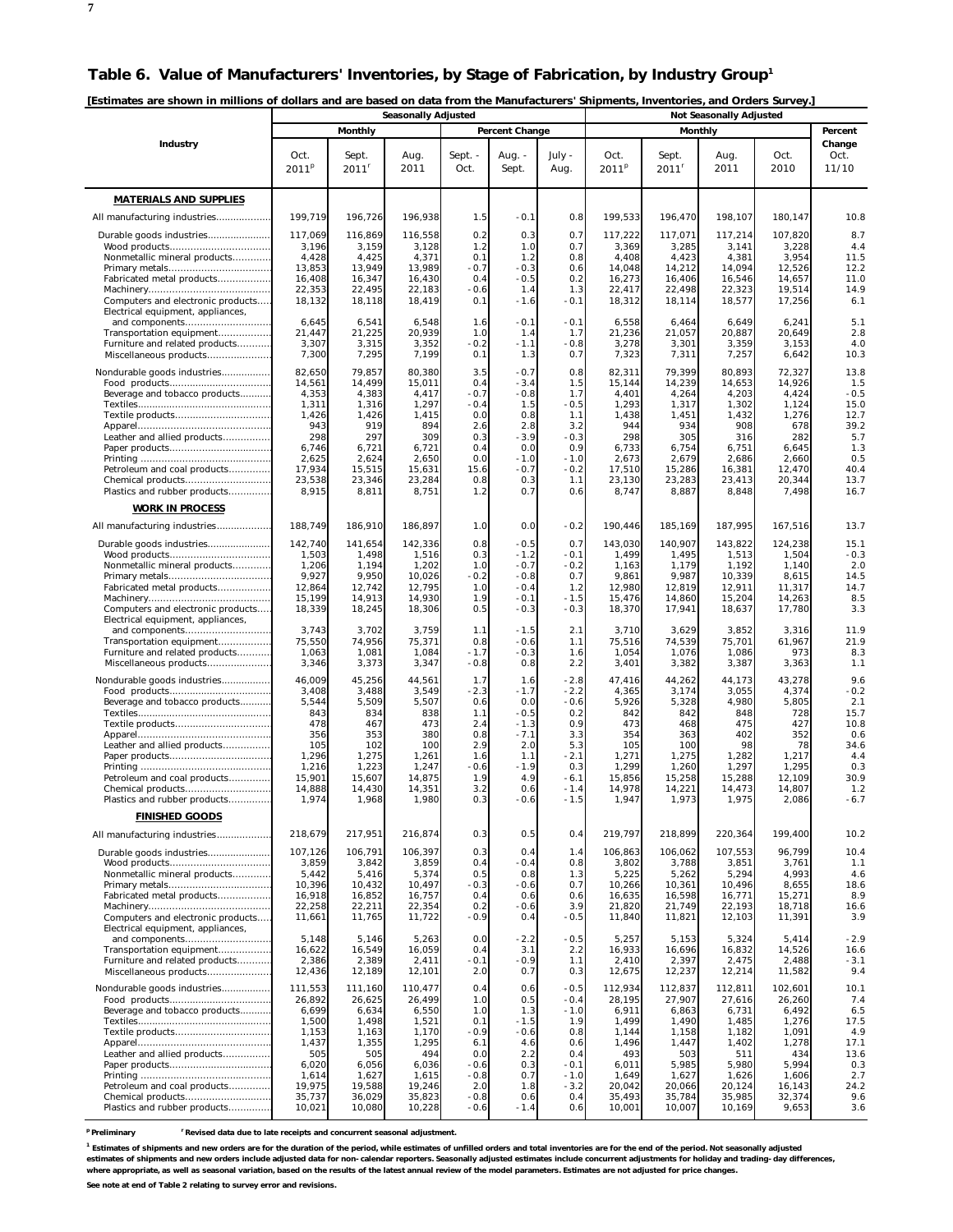| [Based on Seasonally Adjusted data from the Manufacturers' Shipments, Inventories, and Orders Survey.] |                                                                                      |                                                                                      |                                                                                      |                                                                             |                                                                             |                                                                             |                                                                                         |  |
|--------------------------------------------------------------------------------------------------------|--------------------------------------------------------------------------------------|--------------------------------------------------------------------------------------|--------------------------------------------------------------------------------------|-----------------------------------------------------------------------------|-----------------------------------------------------------------------------|-----------------------------------------------------------------------------|-----------------------------------------------------------------------------------------|--|
|                                                                                                        |                                                                                      |                                                                                      |                                                                                      |                                                                             |                                                                             |                                                                             |                                                                                         |  |
| Oct<br>2011 <sup>p</sup>                                                                               | Sep<br>2011 <sup>r</sup>                                                             | Aug<br>2011                                                                          | Jul<br>2011                                                                          | Oct<br>2011 <sup>p</sup>                                                    | Sep<br>2011 <sup>r</sup>                                                    | Aug<br>2011                                                                 | Jul<br>2011                                                                             |  |
| 1.33                                                                                                   | 1.33                                                                                 | 1.33                                                                                 | 1.33                                                                                 | (X)                                                                         | (X)                                                                         | (X)                                                                         | (X)                                                                                     |  |
| 1.80<br>1.58<br>1.38<br>1.35<br>1.83<br>1.95<br>1.53<br>1.53<br>2.35<br>1.25                           | 1.82<br>1.60<br>1.39<br>1.40<br>1.82<br>1.91<br>1.56<br>1.50<br>2.45<br>1.23         | 1.81<br>1.61<br>1.39<br>1.43<br>1.84<br>1.89<br>1.55<br>1.51<br>2.39<br>1.23         | 1.80<br>1.58<br>1.38<br>1.41<br>1.84<br>1.97<br>1.57<br>1.57<br>2.25<br>1.26         | 6.07<br>(X)<br>(X)<br>1.28<br>2.69<br>4.34<br>5.72<br>2.86<br>15.68<br>1.45 | 6.08<br>(X)<br>(X)<br>1.31<br>2.66<br>4.16<br>5.69<br>2.84<br>16.16<br>1.41 | 6.07<br>(X)<br>(X)<br>1.31<br>2.67<br>4.25<br>5.67<br>2.79<br>15.77<br>1.40 | 6.06<br>(X)<br>(X)<br>1.30<br>2.68<br>4.40<br>5.66<br>2.86<br>15.39<br>1.51             |  |
| 0.96<br>0.71<br>1.36<br>1.43<br>1.64<br>1.91<br>2.97<br>0.99<br>0.79<br>0.76<br>1.20                   | 0.94<br>0.71<br>1.33<br>1.41<br>1.64<br>1.87<br>2.94<br>0.99<br>0.78<br>0.71<br>1.20 | 0.94<br>0.72<br>1.34<br>1.41<br>1.66<br>1.87<br>2.90<br>0.98<br>0.78<br>0.72<br>1.18 | 0.95<br>0.73<br>1.37<br>1.39<br>1.66<br>1.95<br>2.82<br>0.97<br>0.81<br>0.73<br>1.18 | (X)<br>(X)<br>(X)<br>(X)<br>(X)<br>(X)<br>(X)<br>(X)<br>(X)<br>(X)<br>(X)   | (X)<br>(X)<br>(X)<br>(X)<br>(X)<br>(X)<br>(X)<br>(X)<br>(X)<br>(X)<br>(X)   | (X)<br>(X)<br>(X)<br>(X)<br>(X)<br>(X)<br>(X)<br>(X)<br>(X)<br>(X)<br>(X)   | (X)<br>(X)<br>(X)<br>(X)<br>(X)<br>(X)<br>(X)<br>(X)<br>(X)<br>(X)<br>(X)<br>(X)<br>(X) |  |
|                                                                                                        | 1.68<br>1.28                                                                         | 1.67<br>1.28                                                                         | 1.67<br>1.29                                                                         | Inventory/Shipments ratio<br>1.66<br>1.29                                   | (X)<br>(X)                                                                  | (X)<br>(X)                                                                  | Unfilled Orders/Shipments ratio1<br>(X)<br>(X)                                          |  |

#### **Table 7. Ratios of Manufacturers' Inventories to Shipments and Unfilled Orders to Shipments, by Industry Group<sup>3</sup>**

**X Not Applicable <sup>p</sup> Preliminary r Revised data due to late receipts and concurrent seasonal adjustment.**

<sup>1</sup> Excludes the following industries with no unfilled orders: Wood products; nonmetallic mineral products;<br>medical equipment and supplies; office supplies; other miscellaneous manufacturing; cutlery and handtools;<br>farm an

**2 Unfilled orders to shipments ratio excludes semiconductor manufacturing.**

#### $Oct^2$   $Oct^2$   $Oct^2$   $Oct^2$   $Oct^2$ **Industry** 2010- 2010- 2010- 2010- Oct<sup>1</sup> Sep Oct<sup>1</sup> Sep Oct<sup>1</sup> Sep Oct<sup>1</sup> Sep 2011 2011 2011 2011 2011 2011 2011 2011 All manufacturing industries.…..…..……. (X) 0.3 (X) 0.4 (X) 0.1 (X) 0.2 Durable goods industries.....…........……. 0.3 0.4 0.2 0.7 0.0 0.1 -0.1 0.2 Wood products………………..…………… (X) 0.8 (X) (NA) (X) (NA) (X) 0.5 Nonmetallic mineral products…………... (X) 0.3 (X) (NA) (X) (NA) (X) 0.2<br>Primary metals……………………………... 0.2 0.9 0.0 2.1 -0.1 1.0 -0.5 0.6 2.5 | 1.0 | 1.0 | 1.0 | 1.0 | 1.0 | 1.0 | 1.0 | 1.0 | 1.0 | 1.0 | 1.0 | 1.0 | 1.0 | 1.0 | 1.0 | 1.0 | 1.0 | 1.<br>1.0 | 1.0 | 1.0 | 1.0 | 1.0 | 1.0 | 1.0 | 1.0 | 1.0 | 1.0 | 1.0 | 1.0 | 1.0 | 1.0 | 1.0 | 1.0 | 1.0 | 1.0 | 1. Fabricated metal products……………….. -0.2 0.3 -0.1 0.7 0.0 0.2 0.0 0.3 Machinery……………….…..……….…….. 1.5 0.9 1.3 2.3 -0.2 0.6 -0.3 0.2 Computers and electronic products….. 0.6 0.4 0.9 0.7 0.1 0.1 -0.1 0.1 Electrical equipment, appliances, and components………………....……. -0.2 0.8 -0.1 1.0 0.1 0.3 0.4 0.3 **Transportation equipment……………….** -0.2 0.7 -0.3 1.3 0.0 0.1 0.1<br>**Furniture and related products………….** - -0.2 0.7 -0.3 1.3 0.0 0.1 0.1 0.1 Furniture and related products…………. (X) 0.5 (X) 1.2 (X) 0.7 (X) 0.3 Miscellaneous products. Nondurable goods industries………………. (X) 0.3 (X) (NA) (X) (NA) (X) 0.3 Food products…………………………….. (X) 0.3 (X) (NA) (X) (NA) (X) 0.3 0.6 (X) 0.6 (X) (NA) (X) (NA) (X) 0.7 (NA) (X) 0.7 (NA) (X) 0.7 (NA) (X) 0.7 (NA) (X) 0.6 (X) (NA) (X) (NA) (X) 0.2 (NA) (X) 0.6 (X) (NA) (X) (NA) (X) 0.2 (NA) (X) 0.6 (X) (NA) (X) (NA) (X) 0.7 (NA) (X) 0.5 (X) (NA) (X) 0. Textiles……………….…….……….……… (X) 0.6 (X) (NA) (X) (NA) (X) 0.7 Textile products……………….….……….. (X) 0.5 (X) (NA) (X) (NA) (X) 0.5 Apparel………….…………..…..….………. (X) 0.9 (X) (NA) (X) (NA) (X) 0.6 Leather and allied products……………….. (X) 0.9 (X) (NA) (X) (NA) (X) 0.4 Paper products…………………..…………. (X) 0.1 (X) (NA) (X) (NA) (X) 0.2 Printing………………...….………………… (X) 0.6 (X) (NA) (X) (NA) (X) 0.7 Petroleum and coal products…………….. (X) 0.9 (X) (NA) (X) (NA) (X) 0.9 Chemical products………………..………… (X) 0.5 (X) (NA) (X) (NA) (X) 0.2 Plastics and rubber products... **Exased on Seasonally Adjusted data from the Manufacturers' Shipments, Inventories, and Orders Survey.]<br>Shipments New Orders | Unfilled Orders | Inventories**

#### **Table 8. Revisions to Previously Published Monthly Percent Changes3**

**X Not Applicable NA Not Available**

**1 The current month revisions are the difference between the advance percent change and the percent change as shown in this publication.**

<sup>2</sup> The twelve month revisions are the differences between the month-to-month percent changes of the preliminary and<br>final estimates. The monthly averages are the simple averages of the absolute values of the differences f

**3 Estimates of shipments and new orders are for the duration of the period, while estimates of unfilled orders and total inventories**  are for the end of the period. Not seasonally adjusted estimates of shipments and new orders include adjusted data for non-calendar<br>reporters. Seasonally adjusted estimates include concurrent adjustments for holiday and tr **as well as seasonal variation, based on the results of the latest annual review of the model parameters. Estimates are not adjusted for price changes.**